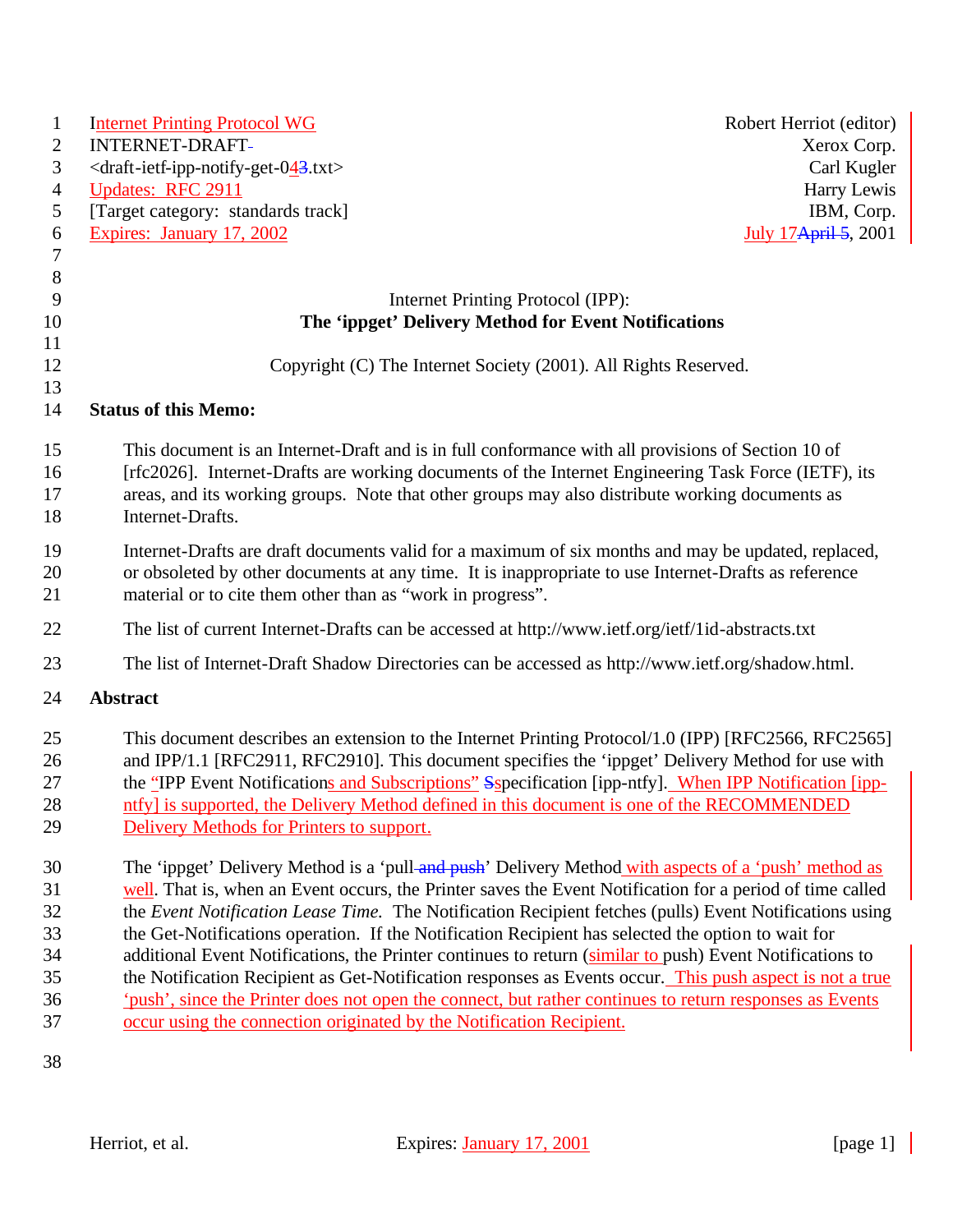38

| 39 | <b>Table of Contents</b> |  |
|----|--------------------------|--|
| 40 |                          |  |
| 41 |                          |  |
| 42 |                          |  |
| 43 |                          |  |
| 44 |                          |  |
| 45 |                          |  |
| 46 |                          |  |
| 47 |                          |  |
| 48 |                          |  |
| 49 |                          |  |
| 50 |                          |  |
| 51 |                          |  |
| 52 |                          |  |
| 53 |                          |  |
| 54 |                          |  |
| 55 |                          |  |
| 56 |                          |  |
| 57 |                          |  |
| 58 |                          |  |
| 59 |                          |  |
| 60 |                          |  |
| 61 |                          |  |
| 62 |                          |  |
| 63 |                          |  |
| 64 |                          |  |
| 65 |                          |  |
| 66 |                          |  |
| 67 |                          |  |
| 68 |                          |  |
| 69 |                          |  |
| 70 |                          |  |
|    |                          |  |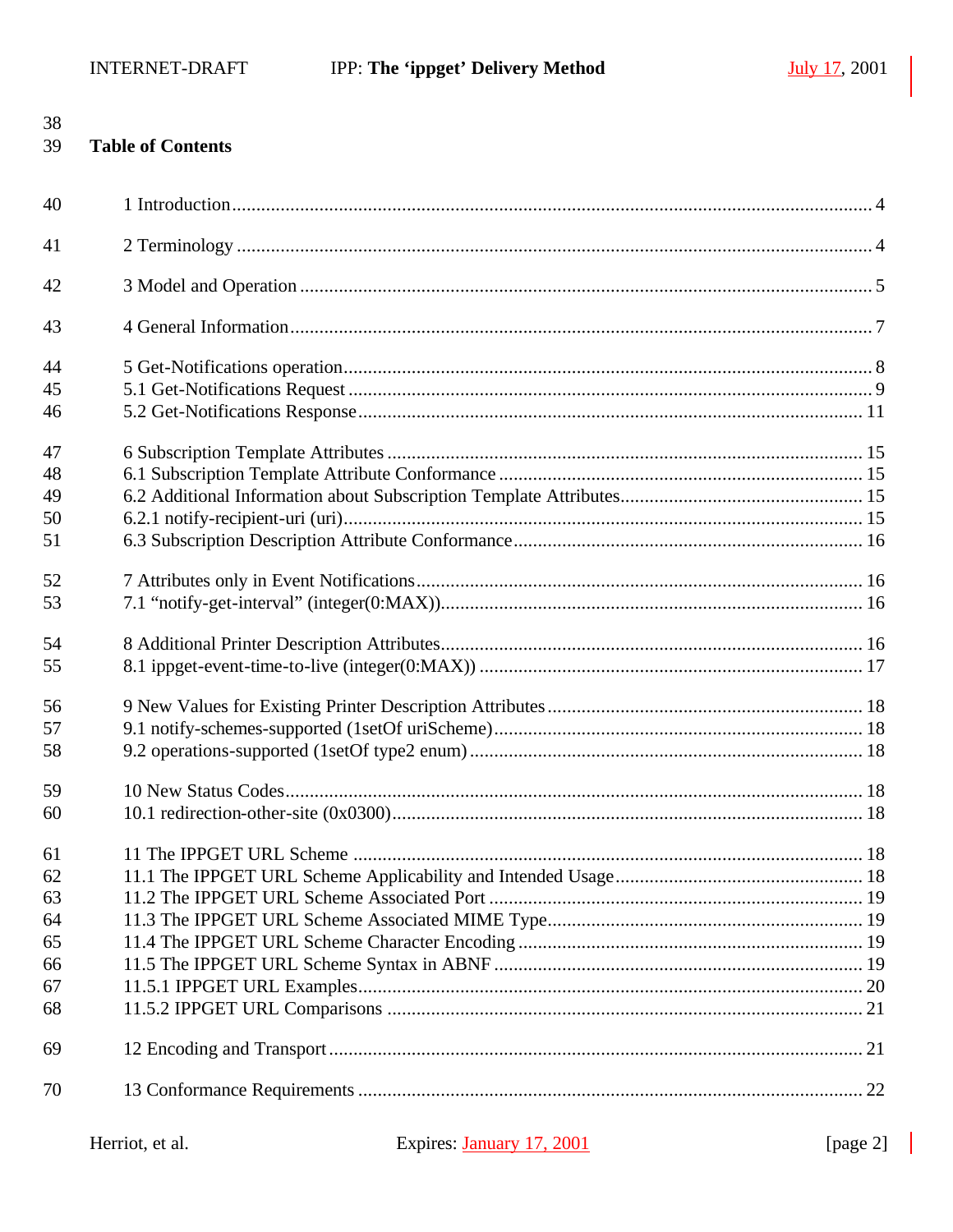| 71       |                                                                                  |  |
|----------|----------------------------------------------------------------------------------|--|
| 72       |                                                                                  |  |
| 73       |                                                                                  |  |
| 74       |                                                                                  |  |
| 75       |                                                                                  |  |
| 76       | 14.2.1 Additional values for the "notify-schemes-supported" Printer attribute 24 |  |
| 77       |                                                                                  |  |
| 78       |                                                                                  |  |
| 79       |                                                                                  |  |
| 80       |                                                                                  |  |
| 81       |                                                                                  |  |
| 82       |                                                                                  |  |
| 83       |                                                                                  |  |
| 84       |                                                                                  |  |
| 85<br>86 |                                                                                  |  |

## **Table of Tables**

| 88 |                                                                                            |  |
|----|--------------------------------------------------------------------------------------------|--|
| 89 |                                                                                            |  |
| 90 | Table 3 – Additional Attributes in Event Notification Content for Job Events14             |  |
| 91 | Table 4 – Combinations of Events and Subscribed Events for "job-impressions-completed"  15 |  |
| 92 | Table 5 – Additional Attributes in Event Notification Content for Printer Events15         |  |
| 93 |                                                                                            |  |
| 94 |                                                                                            |  |
| 95 |                                                                                            |  |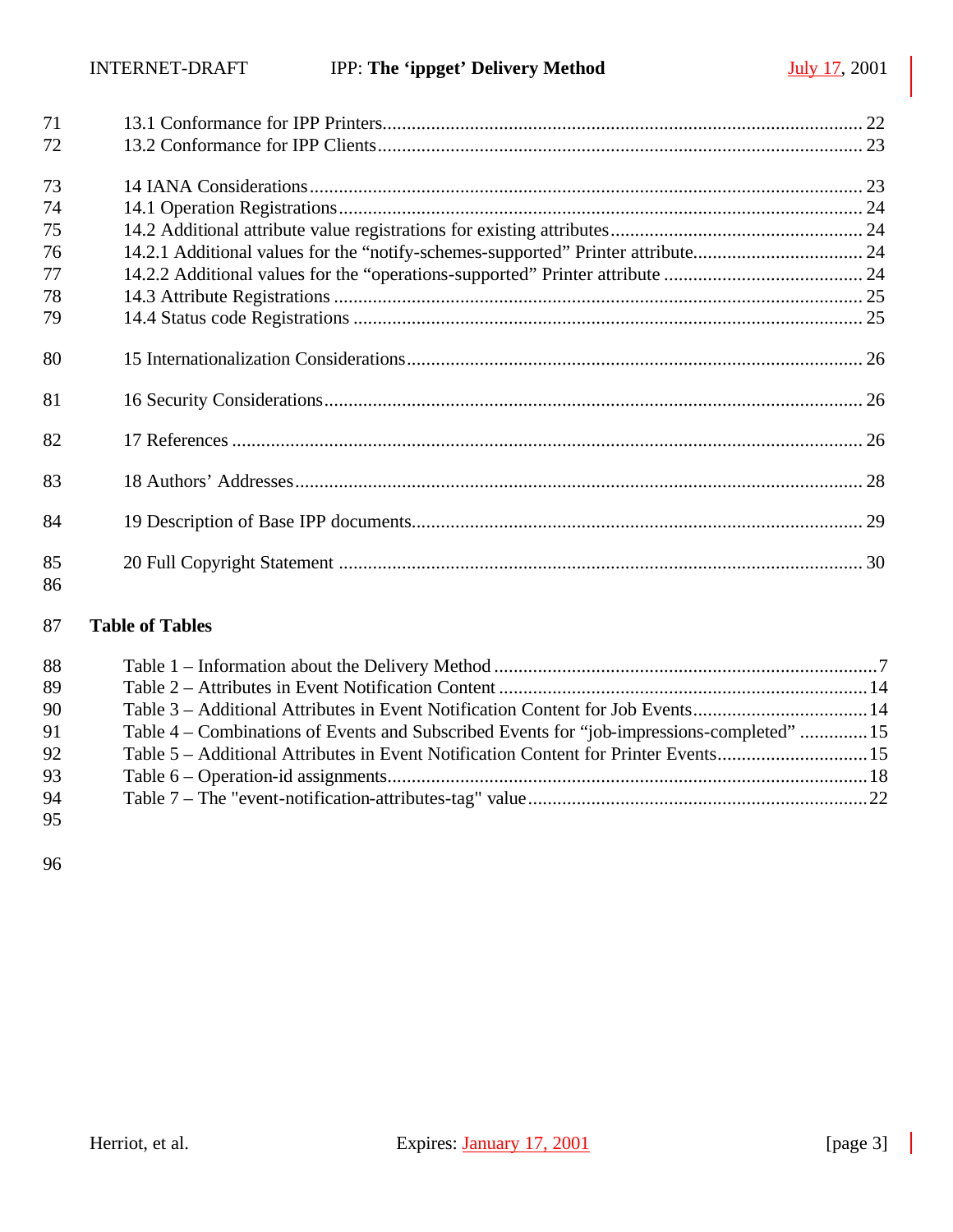## **1 Introduction**

97 The "IPP Event Notifications and Subscriptions" Specification" document [ipp-ntfy] defines an **OPTIONAL** extension to Internet Printing Protocol/1.0 (IPP) [RFC2566, RFC2565] and IPP/1.1 99 [RFC2911, RFC2910]. For a description of the base IPP documents, see section 19. This The [ipp- ntfy] extension defines operations that a client can perform in order to create *Subscription Objects* in a Printer and carry out other operations on them. A Subscription Object represents a Subscription abstraction. A client associates Subscription Objects with a particular Job by performing the Create- Job-Subscriptions operation or by submitting a Job with subscription information. A client associates Subscription Objects with the Printer by performing a Create-Printer-Subscriptions operation. Four other operations are defined for Subscription Objects: Get-Subscriptions-Attributes, Get-Subscriptions, Renew-Subscription, and Cancel-Subscription. The Subscription Object specifies that when one of the specified *Events* occurs, the Printer sends an asynchronous *Event Notification* to the specified *Notification Recipient* via the specified *Delivery Method* (i.e., protocol).

109 The "IPP Event Notifications and Subscriptions" Specification" document [ipp-ntfy] specifies that each Delivery Method is defined in another document. This document is one such document, and it specifies 111 the 'ippget' delivery method. When IPP Notification [ipp-ntfy] is supported, the Delivery Method 112 defined in this document is one of the RECOMMENDED Delivery Methods for Printers to support.

113 The 'ippget' Delivery Method is a 'pull' and push'-Delivery Method with aspects of a 'push' method as

114 well. That is, when an Event occurs, the Printer saves the Event Notification for a period of time called

the *Event Notification Lease Time.* The Notification Recipient fetches (pulls) the Event Notifications

using the Get-Notifications operation. This operation causes the Printer to return all Event

Notifications held for the Notification Recipient. If the Notification Recipient has selected the option to

118 wait for additional Event Notifications, the Printer continues to return (similar to push) Event

Notifications to the Notification Recipient as Get-Notification responses as Events occur. This push

aspect is not a true 'push', since the Printer does not open the connect, but rather continues to return

responses as Events occur using the connection originated by the Notification Recipient.

## **2 Terminology**

This section defines the following terms that are used throughout this document:

 This document uses the same terminology as [RFC2911], such as "client", "Printer", "Job", "attribute", "attribute value", "keyword", "operation", "request", "response", and "support".

Capitalized terms, such as **MUST, MUST NOT, REQUIRED, SHOULD, SHOULD NOT, MAY,** 

**NEED NOT, and OPTIONAL**, have special meaning relating to conformance to this specification.

These terms are defined in [RFC2911 section 13.1 on conformance terminology, most of which is taken

129 from as defined in RFC 2119 [RFC2119] and [RFC2911] section 12.1. If an implementation supports

the extension defined in this document, then these terms apply; otherwise, they do not. These terms

define conformance to *this document only*; they do not affect conformance to other documents, unless

explicitly stated otherwise.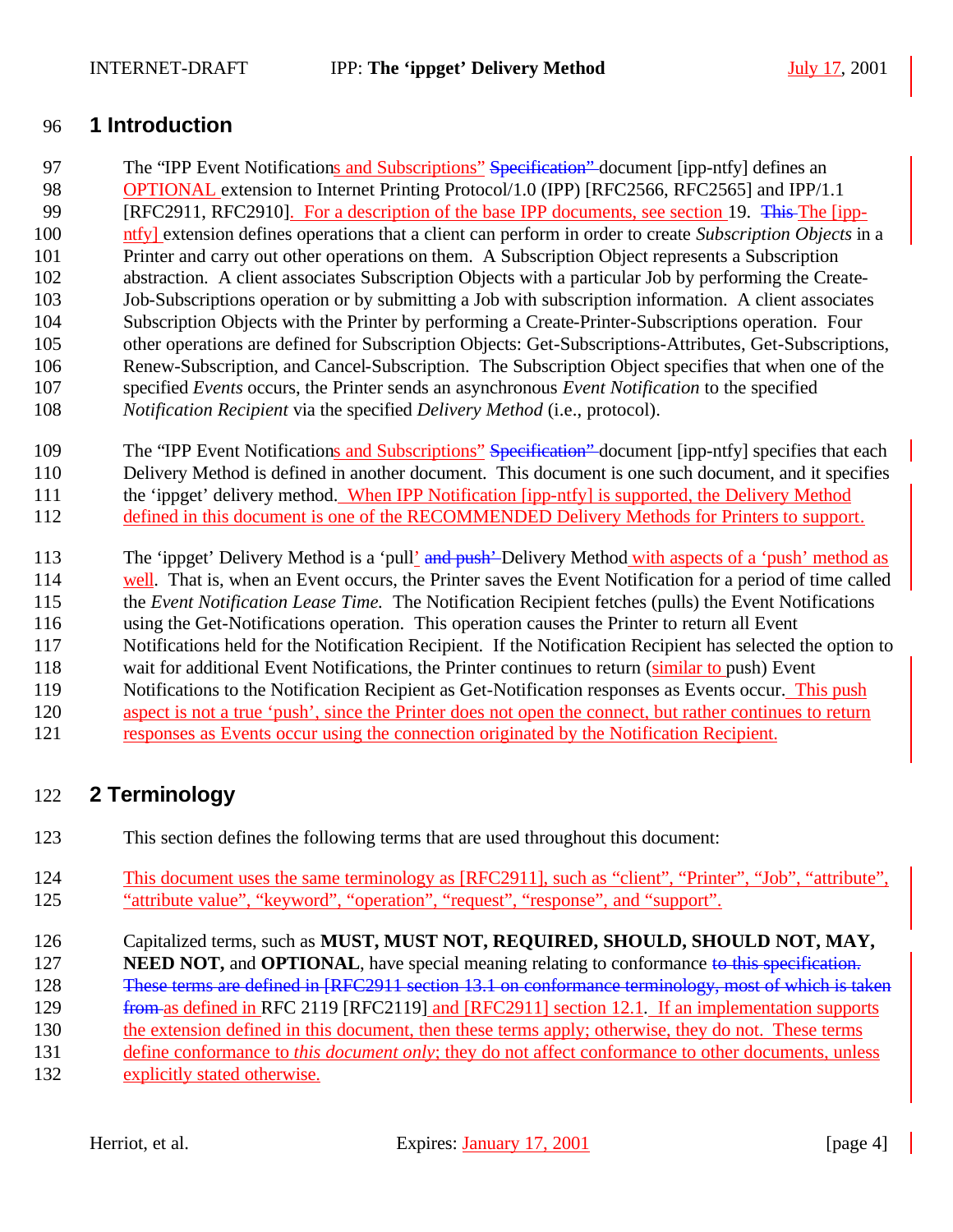- **Event Notification Lease:** The lease that is associated with an Event Notification. When the lease expires, the Printer discards the associated Event Notification.
- **Event Notification Lease Time:** The expiration time assigned to a lease that is associated with an Event Notification.
- **Event Notification Attributes Group:** The attributes group in a response that contains attributes that are part of an Event Notification.
- **Event Wait Mode:** The mode requested by a Notification Recipient client in its Get-Notifications Request and granted by a Printer to keep the connection open where the Printer sends subsequent Event Notifications to the Notification Recipient as they occur as additional Get-Notification Responses.
- Other capitalized terms, such as Notification Recipient, Event Notification, Compound Event
- Notification, Printer, etc., are defined in [ipp-ntfy], have the same meanings, and are not reproduced here.
- For other capitalized terms that appear in this document, see [ipp-ntfy].

## **3 Model and Operation**

 In a Subscription Creation Operation, when the value of the "notify-recipient-uri" attribute has the scheme 'ippget', the client is requesting that the Printer use the 'ippget' Delivery Method for the Event Notifications associated with the new Subscription Object. The client SHOULD choose a value for the address part of the "notify-recipient-uri" attribute that uniquely identifies the Notification Recipient.

- When an Event occurs, the Printer MUST generate an Event Notification and MUST assign it the Event Notification Lease Time. The Printer MUST hold an Event Notification for its assigned Event Notification Lease Time. The Printer MUST assign the same Event Notification Lease Time to each
- Event Notification.
- When a Notification Recipient wants to receive Event Notifications, it performs the Get-Notifications operation, which causes the Printer to return all un-expired Event Notifications held for the Notification 157 Recipient. If the Notification Recipient has selected the Event Wait Mode option to wait for additional Event Notifications, the response to the Get-Notifications request continues indefinitely as the Printer continues to send Event Notifications in the response as Events occur. For the Get-Notification operation, the Printer sends only those Event Notifications that are generated from Subscription Objects whose "notify-recipient-uri" attribute value equals the value of the "notify-recipient-uri" Operation Attribute in the Get-Notifications operation.
- If a Notification Recipient performs the Get-Notifications operation twice in quick succession, it will
- receive nearly the same Event Notification both times because most of the Event Notifications are those
- that the Printer saves for a few seconds after the Event occurs. There are two possible differences. Some old Event Notifications may not be present in the second response because their Event
- 
- Notification Leases have expired. Some new Event Notifications may be present in the second response
- but not the first response, because they occurred after the first response.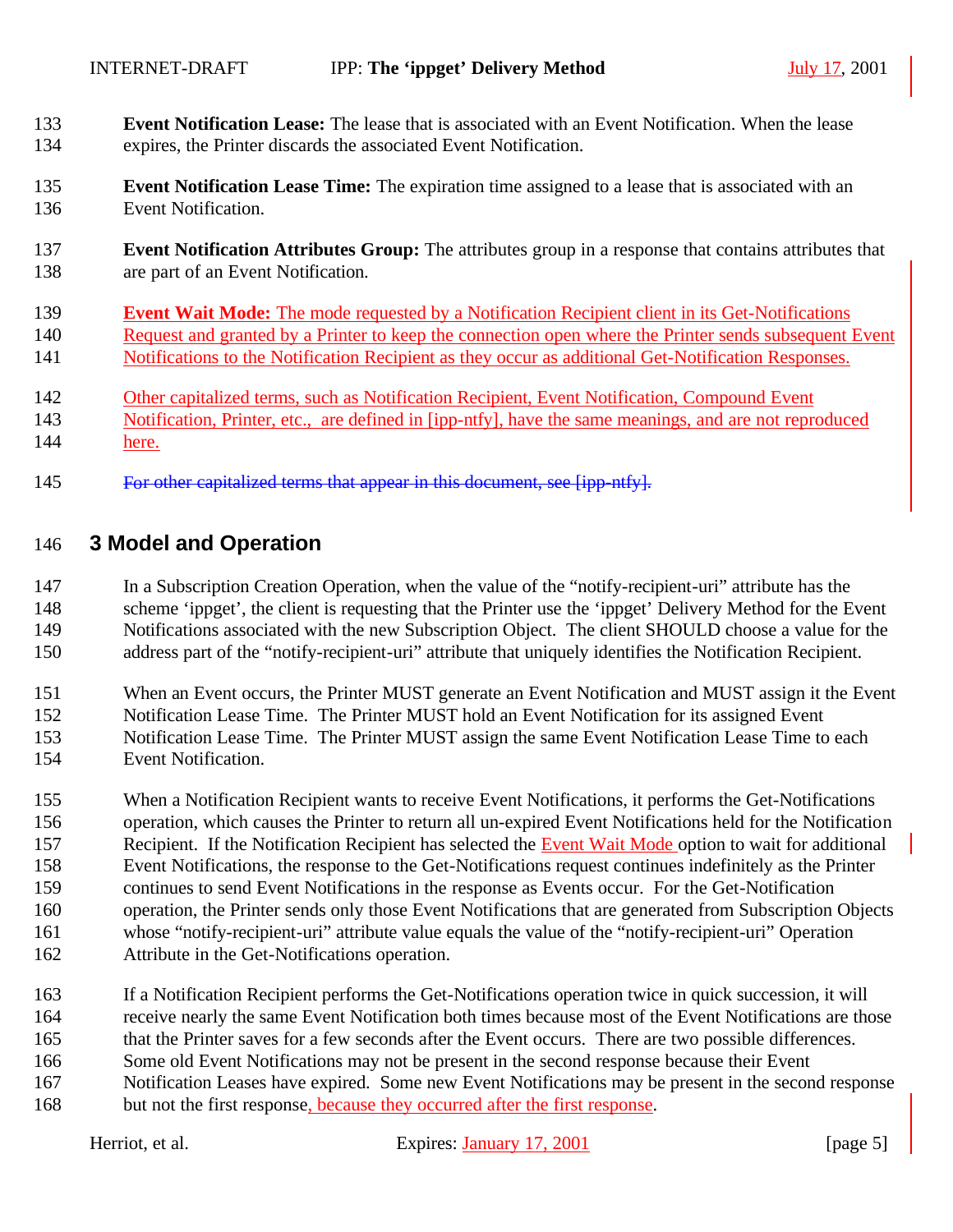- When the Notification Recipient requests Event Notifications for per-Job Subscription Objects, the
- Notification Recipient typically performs the Get-Notifications operation within a second of performing
- the Subscription Creation operation. Because the Printer is likely to save Event Notifications for several seconds, the Notification Recipient is unlikely to miss any Event Notifications that occur
- between the Subscription Creation and the Get-Notifications operation.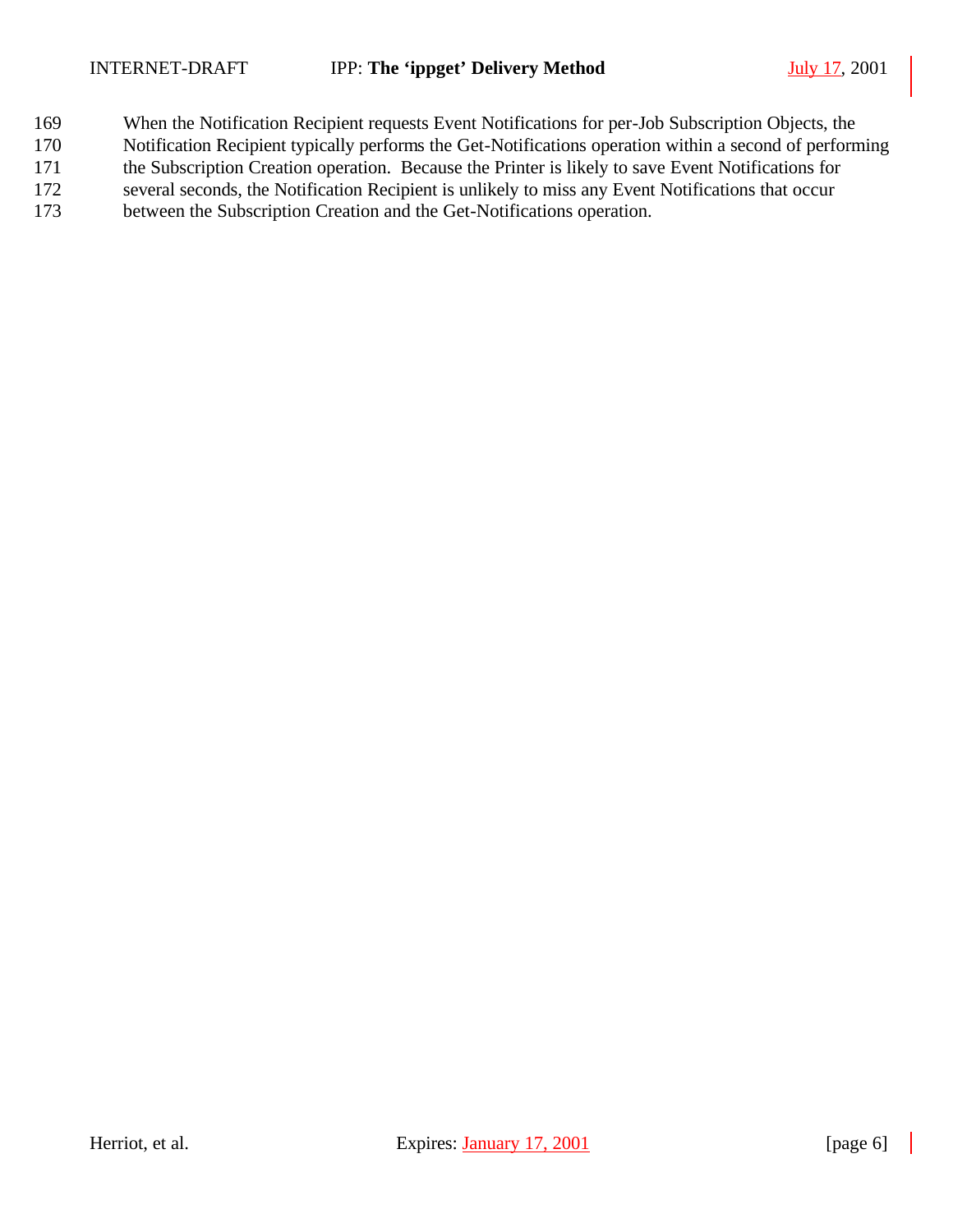#### INTERNET-DRAFT IPP: **The 'ippget' Delivery Method** July 17, 2001

## 174 **4 General Information**

- 175 If a Printer supports this Delivery Method, the following are its characteristics.
- 

## 176 **Table 1 – Information about the Delivery Method**

| Document Method Conformance Requirement |                                                                                                                                                                                                                                                                                                                                                                                                                                                             | Delivery Method Realization                                                                                                               |
|-----------------------------------------|-------------------------------------------------------------------------------------------------------------------------------------------------------------------------------------------------------------------------------------------------------------------------------------------------------------------------------------------------------------------------------------------------------------------------------------------------------------|-------------------------------------------------------------------------------------------------------------------------------------------|
| 1.                                      | What is the URL scheme name for the Delivery Method?                                                                                                                                                                                                                                                                                                                                                                                                        | ippget                                                                                                                                    |
| 2.                                      | Is the Delivery Method REQUIRED, RECOMMENDED or<br>OPTIONAL for an IPP Printer to support?                                                                                                                                                                                                                                                                                                                                                                  | <b>RECOMMENDED</b>                                                                                                                        |
| 3.                                      | What transport and delivery protocols does the Printer use to<br>deliver the Event Notification Content, i.e., what is the entire<br>network stack?                                                                                                                                                                                                                                                                                                         | IPP with one new operation.                                                                                                               |
| 4.                                      | Can several Event Notifications be combined into a<br><b>Compound Event Notification?</b>                                                                                                                                                                                                                                                                                                                                                                   | Yes.                                                                                                                                      |
| 5.                                      | Is the Delivery Method initiated by the Notification Recipient<br>(pull), or by the Printer (push)?                                                                                                                                                                                                                                                                                                                                                         | This Delivery Method is a pull<br>method with aspects of and-a<br>push method, though the<br>Printer does not initiate the<br>connection. |
| 6.                                      | Is the Event Notification content Machine Consumable or<br>Human Consumable?                                                                                                                                                                                                                                                                                                                                                                                | <b>Machine Consumable</b>                                                                                                                 |
| 7.                                      | What section in this document answers the following<br>question? For a Machine Consumable Event Notification,<br>what is the representation and encoding of values defined in<br>section 9.1 of [ipp-ntfy] and the conformance requirements<br>thereof? For a Human Consumable Event Notification, what is<br>the representation and encoding of pieces of information<br>defined in section 9.2 of [ipp-ntfy] and the conformance<br>requirements thereof? | Section 5                                                                                                                                 |
| 8.                                      | What are the latency and reliability of the transport and<br>delivery protocol?                                                                                                                                                                                                                                                                                                                                                                             | Same as IPP and the<br>underlying HTTP transport                                                                                          |
| 9.                                      | What are the security aspects of the transport and delivery<br>protocol, e.g., how it is handled in firewalls?                                                                                                                                                                                                                                                                                                                                              | Same as IPP and the<br>underlying HTTP transport                                                                                          |
| 10.                                     | What are the content length restrictions?                                                                                                                                                                                                                                                                                                                                                                                                                   | None                                                                                                                                      |
| 11.                                     | What are the additional values or pieces of information that a<br>Printer sends in an Event Notification content and the<br>conformance requirements thereof?                                                                                                                                                                                                                                                                                               | None                                                                                                                                      |
| 12.                                     | What are the additional Subscription Template and/or<br>Subscription Description attributes and the conformance<br>requirements thereof?                                                                                                                                                                                                                                                                                                                    | None                                                                                                                                      |
| 13.                                     | What are the additional Printer Description attributes and the<br>conformance requirements thereof?                                                                                                                                                                                                                                                                                                                                                         | None                                                                                                                                      |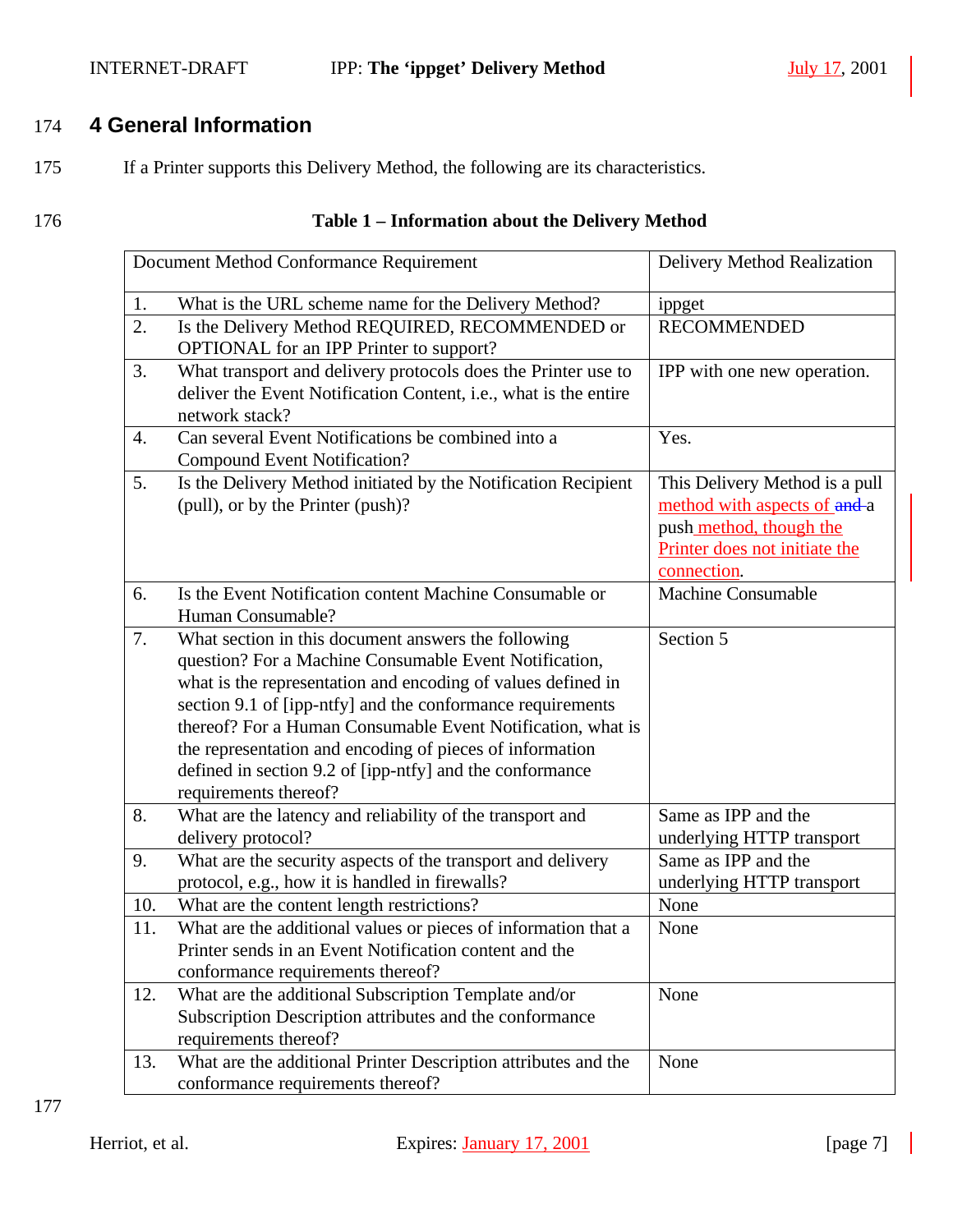## **5 Get-Notifications operation**

- This operation is issued by a client acting in the role of a Notification Recipient and causes the Printer to return all Event Notifications held for the Notification Recipient.
- 181 A Printer MUST support this operation.
- When a Printer performs this operation, it MUST return all and only those Event Notifications:
- 1. Whose associated Subscription Object's "notify-subscription-id" attribute equals the "notify-subscription-id" Operation attribute if supplied AND
- 2. Whose associated Subscription Object's "notify-recipient-uri" attribute equals the "notify-recipient-uri" Operation attribute AND
- 187 3. Whose associated Subscription Object's "notify-recipient-uri" attribute has a matches the 188 scheme value of 'ippget' using the matching rules in section 11.5.2 AND
- 4. Whose Event Notification Lease Time has not yet expired AND
- 5. Where the Notification Recipient is the owner of or has read-access rights to the associated Subscription Object.
- The Printer has the following options for responding to a Get-Notifications Request:
- 1. The Printer can reject the request and return the 'server-error-busy' status code, if the Printer is 194 too busy to accept this operation at this time. In this case, the Printer MUST return the "get-notify-interval" attribute to indicate when the client should try again.
- 2. If the Notification Recipient did not request Event Wait Mode, the Printer MUST respond to this operation immediately with whatever Event Notifications it currently holds and return the "notify-get-interval" attribute with number of seconds from now at which the Notification Recipient MAY repeat the Get-Notifications Request to get future Event Notifications.
- 3. If the Notification Recipient requested Event Wait Mode, Tthe Printer MUST respond to this 201 operation immediately with whatever Event Notifications it currently holds. If the Notification Recipient has selected the option to wait for additional Event Notifications, the Printer MUST continue to send Event Notifications as they occur until all of the associated Subscription Objects are cancelled. A Subscription Object is cancelled either via the Cancel-Subscription operation or by the Printer (e.g., the Subscription Object is cancelled when the associated Job completes and is no longer in the Job Retention or Job History phase - see the "ippget-event-207 time-to-live (integer(0:MAX))" attribute discussion in section 8.1). However, the Printer MAY decide to terminate Event Wait Mode at any time, including in the first response. In this case the Printer MUST return an additional Event Notification Attributes Group that contains the single "notify-get-interval" attribute. This attribute indicates that the Printer wishes to leave Event Wait Mode and the number of seconds in the future that the Notification Recipient SHOULD try the Get-Notifications operation again. The Notification Recipient MUST accept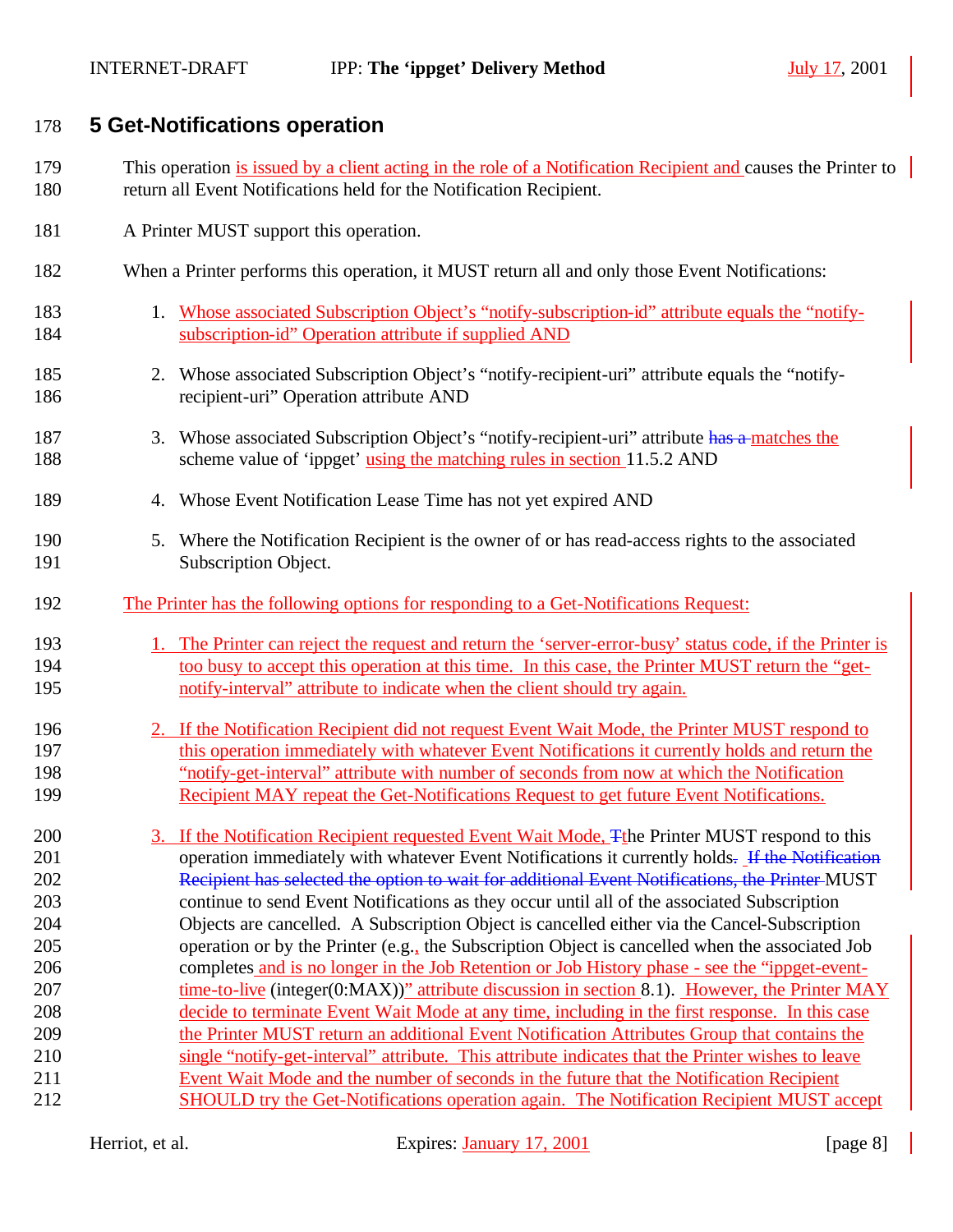- this response and MUST disconnect. If the Notification Recipient does not disconnect, the Printer SHOULD do so.
- Note, the Printer terminates the operation in the same way that it normally terminates IPP operations.
- For example, if the Printer is sending chunked data, it can send a 0 length chunk to denote the end of
- 217 the operation or it can close the connection. If the Notification Recipient wishes to terminate the Get-
- Notifications operation, it can close the connection. See section 12 for the encoding and transport rules for the Get-Notifications Response for the Event Wait Mode.
- The Printer MUST accept the request in any state (see [RFC2911] "printer-state" and "printer-state-reasons" attributes) and MUST remain in the same state with the same "printer-state-reasons" values.
- *Access Rights:* If the policy of the Printer is to allow all users to access all Event Notifications, then the Printer MUST accept this operation from any user. Otherwise, the authenticated user (see [RFC2911] section 8.3) performing this operation MUST either be the owner of each Subscription Object identified by the "notify-recipient-uri" Operation attribute (as determined during a Subscription Creation Operation) or an operator or administrator of the Printer (see [RFC2911] Sections 1 and 8.5).
- Otherwise, the IPP object MUST reject the operation and return: 'client-error-forbidden', 'client-error-
- not-authenticated', or 'client-error-not-authorized' status code as appropriate.

## **5.1 Get-Notifications Request**

- The following groups of attributes are part of the Get-Notifications Request:
- Group 1: Operation Attributes
- Natural Language and Character Set:
- The "attributes-charset" and "attributes-natural-language" attributes as described in [RFC2911] section 3.1.4.1.
- Target:

 The "printer-uri" (uri) operation attribute which is the target for this operation as described in [RFC2911] section 3.1.5.

- Requesting User Name:
- 241 The "requesting-user-name" (name(MAX)) attribute SHOULD be supplied by the client as described in [RFC2911] section 8.3.
- "notify-subscription-id" (integer(1:MAX)): The client SHOULD supply this attribute, if known, and the client is only monitoring a single
- Subscription object. The Printer object MUST support this attribute. If supplied, but no Subscription Object exists with this identifier, the Printer MUST return the 'client-error-not-found' status code.
- If supplied and the identified Subscription Object exists, the Printer MUST check that the Subscription Object's "notify-recipients-uri" attribute scheme is 'ippget' (case insensitive-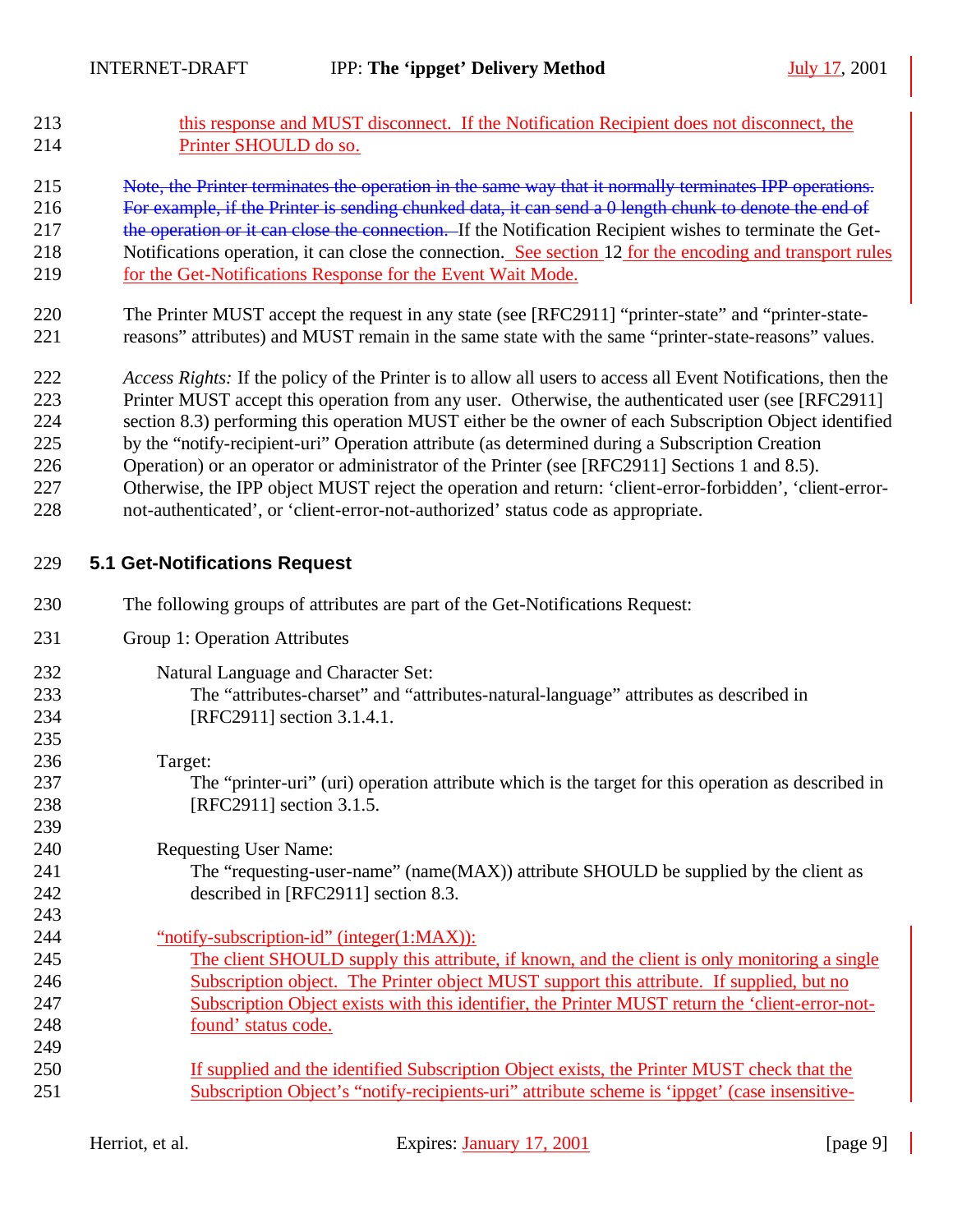| 252 | match - see section 11.5.2). If the scheme does not match 'ippget', the Printer MUST reject          |
|-----|------------------------------------------------------------------------------------------------------|
| 253 | the request and return the 'client-error-uri-scheme-not-supported' status code.                      |
| 254 |                                                                                                      |
| 255 | Note: If Notification Recipients supplies this attribute, if known, then the Event Notifications     |
| 256 | will be sent in time stamp order since only one Subscription object is involved (see "Event"         |
| 257 | Notification Ordering" requirements in [ipp-ntfy] section 9). Supplying this attribute also          |
| 258 | reduces the Event processing time on the Printer since the Printer doesn't have to search all of     |
| 259 | the Subscription Objects in order to match the "notify-recipient-uri" operation attribute (see       |
| 260 | next attribute).                                                                                     |
| 261 |                                                                                                      |
| 262 | "notify-recipient-uri" $(\pi i \frac{1(255)}{\pi})$ :                                                |
| 263 | The client <b>MUST MAY</b> supply this attribute whether or not it also supplies the "notify-        |
| 264 | subscription-id" operation attribute. The Printer object MUST support this attribute. If the         |
| 265 | client supplies neither the "notify-subscription-id" nor the "notify-recipient-uri", the Printer     |
| 266 | MUST reject the request and return the 'client-error-bad-request' status code.                       |
| 267 |                                                                                                      |
| 268 | If the supplied scheme is not ippget (case insensitive-match - see section 11.5.2), the Printer      |
| 269 | MUST reject the request and return the 'client-error-uri-scheme-not-supported' status code.          |
| 270 |                                                                                                      |
| 271 | If the client also supplied the "notify-subscription-id" attribute, then the value of this attribute |
| 272 | MUST match the "notify-recipient-uri" Subscription Description attribute for the identified          |
| 273 | Subscription object. If they do not match, the Printer MUST return the 'client-error-not-            |
| 274 | found' status code.                                                                                  |
| 275 |                                                                                                      |
| 276 | If the client did not supply the "notify-subscription-id" operation attribute, The Printer           |
| 277 | matches the value of this "notify-recipient-uri" attribute (byte for byte with no case conversion)   |
| 278 | against the value of the "notify-recipient-uri" Subscription Description attribute in each           |
| 279 | Subscription Object in the Printer using the URI matching rules specified in section 11.5.2. If      |
| 280 | there are no matches, the IPP Printer MUST return the 'client-error-not-found' status code.          |
| 281 | For each matched Subscription Object, the IPP Printer MUST return all unexpired Event                |
| 282 | Notifications associated with it. The Printer MUST send additional Event Notifications as            |
| 283 | Events occur if and only if the value of the "notify-no-wait" attribute is 'false' or not supplied   |
| 284 | by the client (see the next attribute below).                                                        |
| 285 |                                                                                                      |
| 286 | The value of this attribute is defined to be shorter (255 octets) than the 'uri' attribute syntax    |
| 287 | (1023 octets) in [RFC2911], since this uri is used for identification, not for locating a network    |
| 288 | resource.                                                                                            |
| 289 |                                                                                                      |
| 290 | The [ipp-ntfy] specification REQUIRES that Subscription Object's "notify-recipient-uri"              |
| 291 | attribute be returned in any operation with the identical representation as supplied by the          |
| 292 | original Subscribing Client in the Subscription Creation Request. Therefore the Printer              |
| 293 | implementation MUST use other means to perform the URI match than changing the                       |
| 294 | Subscription Object's original "notify-recipient-uri" value to a canonical form.                     |
| 295 |                                                                                                      |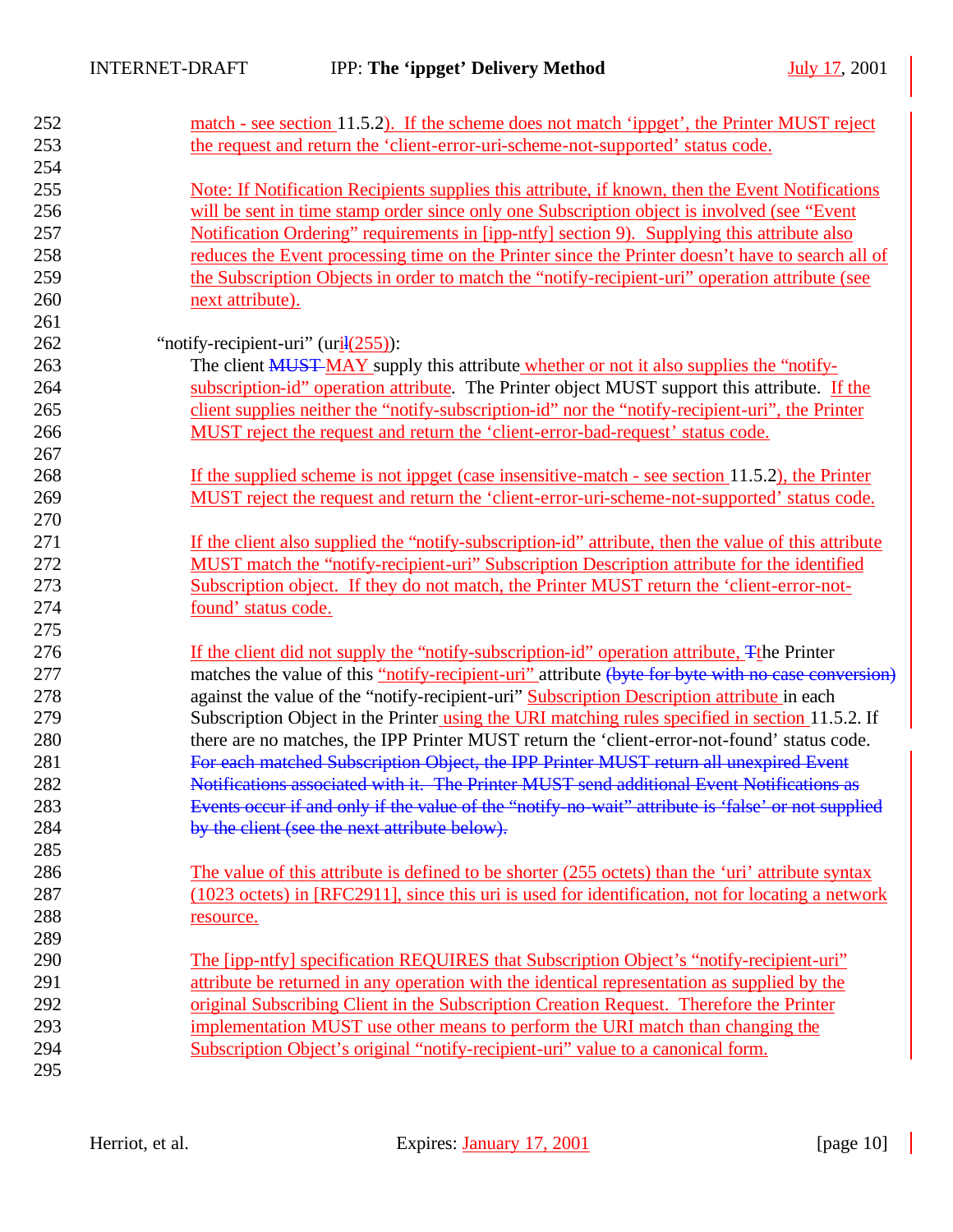| 296 | Note: this attribute allows a subscribing client to pick URLs that are unique, e.g. the client's |
|-----|--------------------------------------------------------------------------------------------------|
| 297 | own URL or a friend's URL, which in both cases is likely the URL of the person's host. An        |
| 298 | application could make a URL unique for each application.                                        |
| 299 |                                                                                                  |

#### 300 "notify-<del>no-</del>wait" (boolean):

 The client MAY supply this attribute. The Printer object MUST support both values of this attribute. If the value is 'true', the client is requesting Event Wait Mode. See the beginning of section 5 for the rules for Event Wait Mode.If the value of this attribute is 'false', the Printer MUST send all un-expired Event Notifications (as defined in the previous attribute) and it MUST continue to send responses for as long as the Subscription Objects associated with the specified "notify-recipient-uri" continue to exist. If the value of this attribute is 'true', the Printer MUST send all un-expired Event Notifications (as defined in the previous attribute) and the Printer MUST conclude the operation without waiting for any additional Events to occur. If the client doesn't supply this attribute, the Printer MUST behave as if the client had supplied this attribute with the value of 'false'.

#### **5.2 Get-Notifications Response**

- The following groups of attributes are part of the Get-Notifications Response:
- Group 1: Operation Attributes
- Status Message:

| 315 | In addition to the REQUIRED status code returned in every response, the response            |
|-----|---------------------------------------------------------------------------------------------|
| 316 | OPTIONALLY includes a "status-message" (text(255)) and/or a "detailed-status-message"       |
| 317 | (text(MAX)) operation attribute as described in [RFC2911] sections 13 and 3.1.6.            |
| 318 |                                                                                             |
| 319 | The Printer can return any status codes defined in [RFC2911]. If the status code is not     |
| 320 | 'successful-xxx', the Printer MUST NOT return any Event Notification Attribute groups. The  |
| 321 | following is a description of the important status codes:                                   |
| 322 |                                                                                             |
| 323 | successful-ok: the response contains all Event Notification associated with the specified   |
| 324 | "notify-recipient-uri". If the specified Subscription Objects have no associated Event      |
| 325 | Notification, the response MUST contain zero Event Notifications.                           |
| 326 | <b>client-error-not-found:</b> The Printer has no Subscription Object's whose "notify-      |
| 327 | recipient-uri" attribute equals the "notify-recipient-uri" Operation attribute, if supplied |
| 328 | or whose "notify-subscription-id" attribute equals the "notify-subscription-id"             |
| 329 | Operation attribute, if supplied.                                                           |
| 330 | server-error-busy: The Printer is too busy to accept this operation. If the "suggested-     |
| 331 | ask-again-time-intervalnotify-get-interval" operation attribute is present in the           |
| 332 | Operation Attributes of the response, then the Notification Recipient SHOULD wait           |
| 333 | for the number of seconds specified by the "suggested-ask-again-time-intervalnotify-        |
| 334 | get-interval" attribute before performing this operation again. If the "suggested ask-      |
| 335 | again-time-intervalnotify-get-interval" Operation Attribute is not present, the             |
| 336 | Notification Recipient should SHOULD use the normal network back-off algorithms             |
| 337 | for determining when to perform this operation again.                                       |
|     |                                                                                             |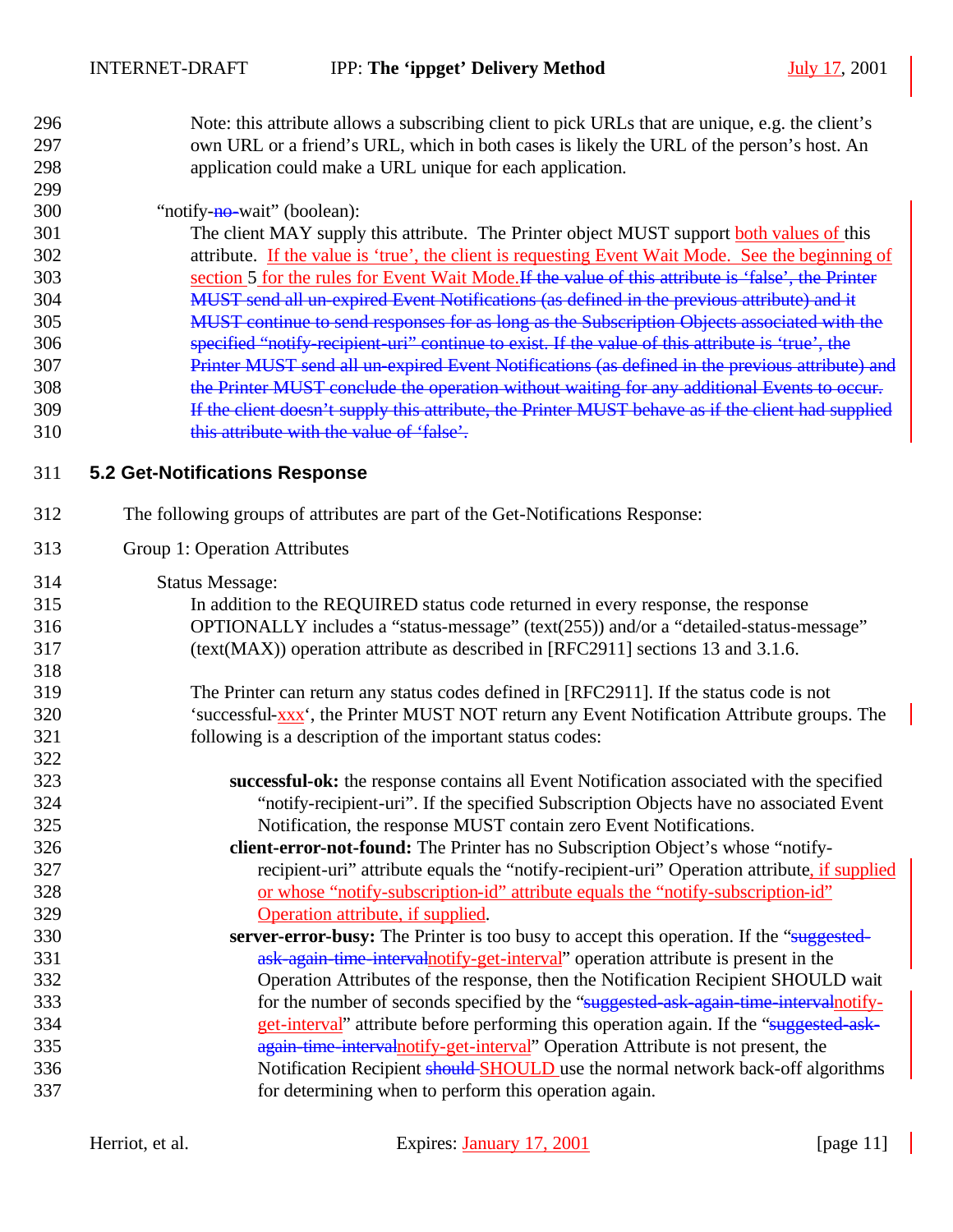| 338 | <b>redirection-other-site:</b> The Printer does not handle this operation and requests the         |
|-----|----------------------------------------------------------------------------------------------------|
| 339 | Notification Recipient to perform the operation again with the uri specified by the                |
| 340 | "notify ippget redirect redirect-uri" Operation Attribute in the response.                         |
| 341 |                                                                                                    |
| 342 | Natural Language and Character Set:                                                                |
| 343 | The "attributes-charset" and "attributes-natural-language" attributes as described in              |
| 344 | [RFC2911] section 3.1.4.2.                                                                         |
| 345 |                                                                                                    |
| 346 | The Printer MUST use the values of "notify-charset" and "notify-natural-language",                 |
| 347 | respectively, from one Subscription Object associated with the Event Notifications in this         |
| 348 | response.                                                                                          |
| 349 |                                                                                                    |
| 350 | Normally, there is only one matched Subscription Object, or the value of the "notify-charset"      |
| 351 | and "notify-natural-language" attributes is the same in all Subscription Objects. If not, the      |
| 352 | Printer MUST pick one Subscription Object from which to obtain the value of these attributes.      |
| 353 | The algorithm for picking the Subscription Object is implementation dependent. The choice of       |
| 354 | natural language is not critical because 'text' and 'name' values can override the "attributes-    |
| 355 | natural-language" Operation attribute. The Printer's choice of charset is critical because a bad   |
| 356 | choice may leave it unable to send some 'text' and 'name' values accurately.                       |
| 357 |                                                                                                    |
| 358 | "printer-up-time" (integer( $\theta$ 1:MAX)):                                                      |
| 359 | The value of this attribute is the Printer's "printer-up-time" attribute at the time the Printer   |
| 360 | sends this response. Because each Event Notification also contains the value of this attribute     |
| 361 | when the event occurred, the value of this attribute lets a Notification Recipient know when       |
| 362 | each Event Notification occurred relative to the time of this response.                            |
| 363 |                                                                                                    |
| 364 | "suggested ask again time interval" (integer(0:MAX)):                                              |
| 365 | The value of this attribute is the number of seconds that the Notification Recipient SHOULD        |
| 366 | wait before trying this operation again when                                                       |
| 367 | a) the Printer returns the 'server-error-busy' status code OR                                      |
| 368 | the Printer returns the 'successful-ok' status code and the client supplied the "notify-no-wait"   |
| 369 | attribute with a value of 'true'This value is intended to help the client be a good network        |
| 370 | eitizen.                                                                                           |
| 371 |                                                                                                    |
| 372 | "notify-ippget-redirectredirect-uri" (uri):                                                        |
| 373 | The value of this attribute is the uri that the Notification Recipient MUST use for the $a$        |
| 374 | subsequent Get-Notifications operation. This attribute is <b>present returned</b> in the Operation |
| 375 | Attributes Group if and only if the status code has the value 'redirection-other-site'.            |
| 376 |                                                                                                    |
| 377 | Group 2: Unsupported Attributes                                                                    |
| 378 | See [RFC2911] section 3.1.7 for details on returning Unsupported Attributes.                       |
| 379 |                                                                                                    |
| 380 | If the "subscription-ids" attribute contained subscription-ids that do not exist, the Printer      |
| 381 | returns them in this group as value of the "subscription-ids" attribute.                           |
| 382 |                                                                                                    |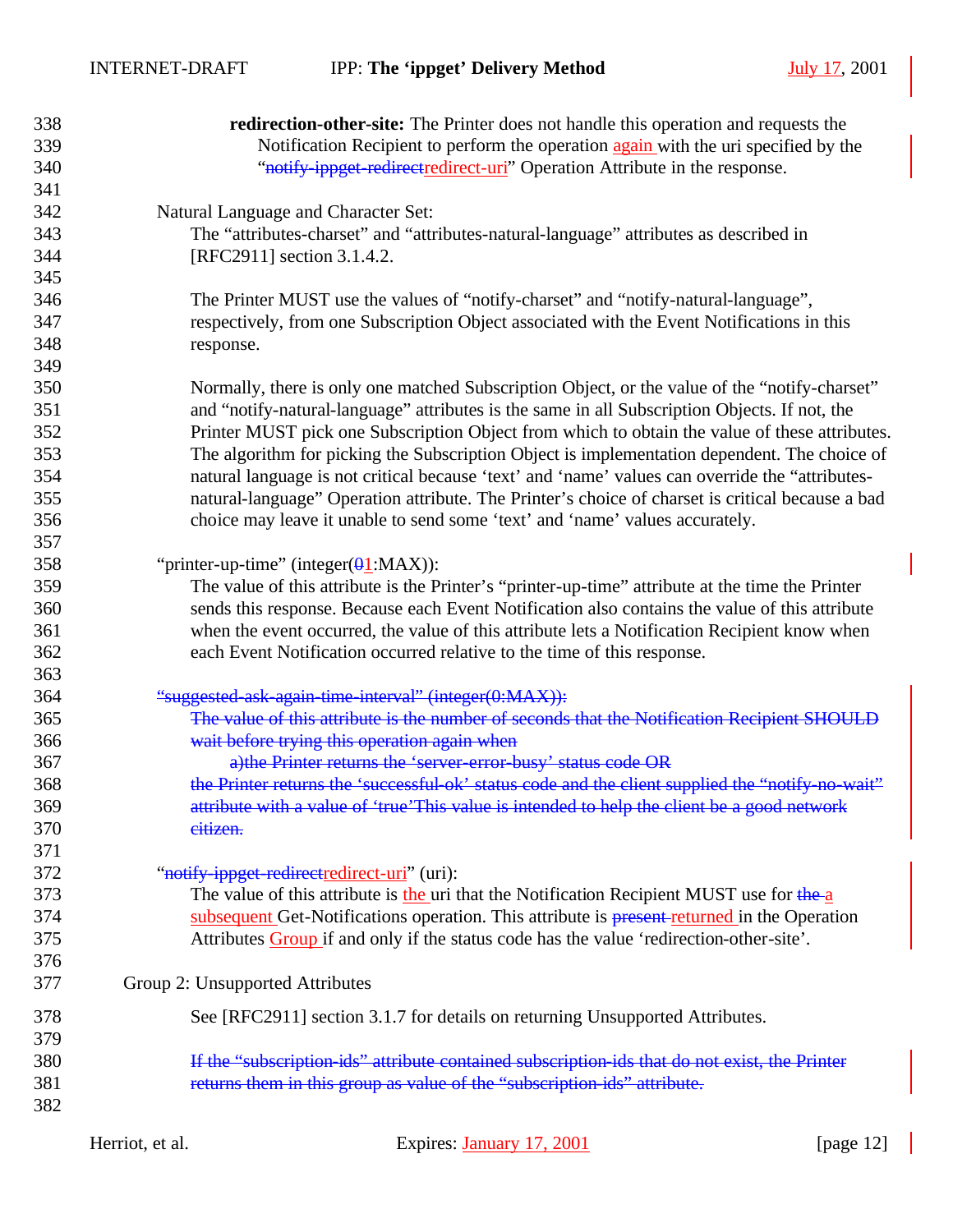| 383 | Group 3 through N: Event Notification Attributes                                                     |
|-----|------------------------------------------------------------------------------------------------------|
| 384 | The Printer responds with one Event Notification Attributes Group per matched Event                  |
| 385 | Notification. The entire response is considered a single Compound Event Notification (see            |
| 386 | <u>[ipp-ntfy]). The last Event Notification Attributes Group MAY contain a single "notify-get-</u>   |
| 387 | interval" (see section 7.1 and 12), in which case the Printer will return no future responses.       |
| 388 | The initial matched Event Notifications are all un-expired Event Notification associated with        |
| 389 | the matched Subscription Objects and MUST follow the "Event Notification Ordering"                   |
| 390 | requirements for Event Notifications within a Compound Event Notification specified in [ipp-         |
| 391 | ntfy] section 9.                                                                                     |
| 392 |                                                                                                      |
| 393 | If the Notification Recipient has selected the Event Wait Mode option to wait for additional         |
| 394 | Event Notifications (the "notify-wait" attribute was set to 'true'), the Printer sends the           |
| 395 | subsequent Event Notifications in the response each time it processes additional Eventsare           |
| 396 | Event Notifications associated with the matched Subscription Objects as the corresponding            |
| 397 | Event occurs. Each time the Printer sends such Event Notifications, their ordering MUST              |
| 398 | <u>follow the "Event Notification Ordering" requirements in [ipp-ntfy] section 9.</u>                |
| 399 |                                                                                                      |
| 400 | Note: If a Notification Recipient performs two consecutive Get-Notifications operations, the         |
| 401 | time stamp of the first Event Notification in the second Get-Notifications Response may be less      |
| 402 | than the time stamp of the last Event Notification in the first Get-Notification Response. This      |
| 403 | happens because the Printer sends all unexpired Event Notification according to the ordering         |
| 404 | specified in [ipp-ntfy] and some Event Notifications from the first Get-Notifications operation      |
| 405 | may not have expired by the time the second Get-Notifications operation occurs.                      |
| 406 |                                                                                                      |
| 407 | From the Notification Recipient's view, the response appears as an initial burst of data, which      |
| 408 | includes the Operation Attributes Group and one Event Notification Attributes Groups per             |
| 409 | Event Notification that the Printer is holding. After the initial burst of data, if the Notification |
| 410 | Recipient has selected the <b>Event Wait Mode</b> option to wait for additional Event Notifications, |
| 411 | the Notification Recipient receives occasional Event Notification Attribute Groups. Proxy            |
| 412 | servers may delay some Event Notifications or cause time-outs to occur. The client MUST be           |
| 413 | prepared to perform the Get-Notifications operation again when time-outs occur.                      |
| 414 |                                                                                                      |
| 415 | Each Event Notification Group MUST start with an 'event-notification-attributes-tag' (see the        |
| 416 | section "Encodings of Additional Attribute Tags" in [ipp-ntfy]).                                     |
| 417 |                                                                                                      |
| 418 | Each attribute is encoded using the IPP rules for encoding attributes [RFC2910] and may              |
| 419 | MAY be encoded in any order. Note: the Get-Jobs response in [RFC2911] acts as a model for            |
| 420 | encoding multiple groups of attributes. See section 12 for the encoding and transport rules.         |
| 421 |                                                                                                      |
| 422 | Each Event Notification Group MUST contain all of attributes specified in section 9.1                |
| 423 | ("Content of Machine Consumable Event Notifications") of [ipp-ntfy] with exceptions denoted          |
| 424 | by asterisks in the tables below.                                                                    |
| 425 |                                                                                                      |
| 426 | The tables below are copies of the tables in section 9.1 ("Content of Machine Consumable"            |
| 427 | Event Notifications") of [ipp-ntfy] except that each cell in the "Sends" column is a "MUST".         |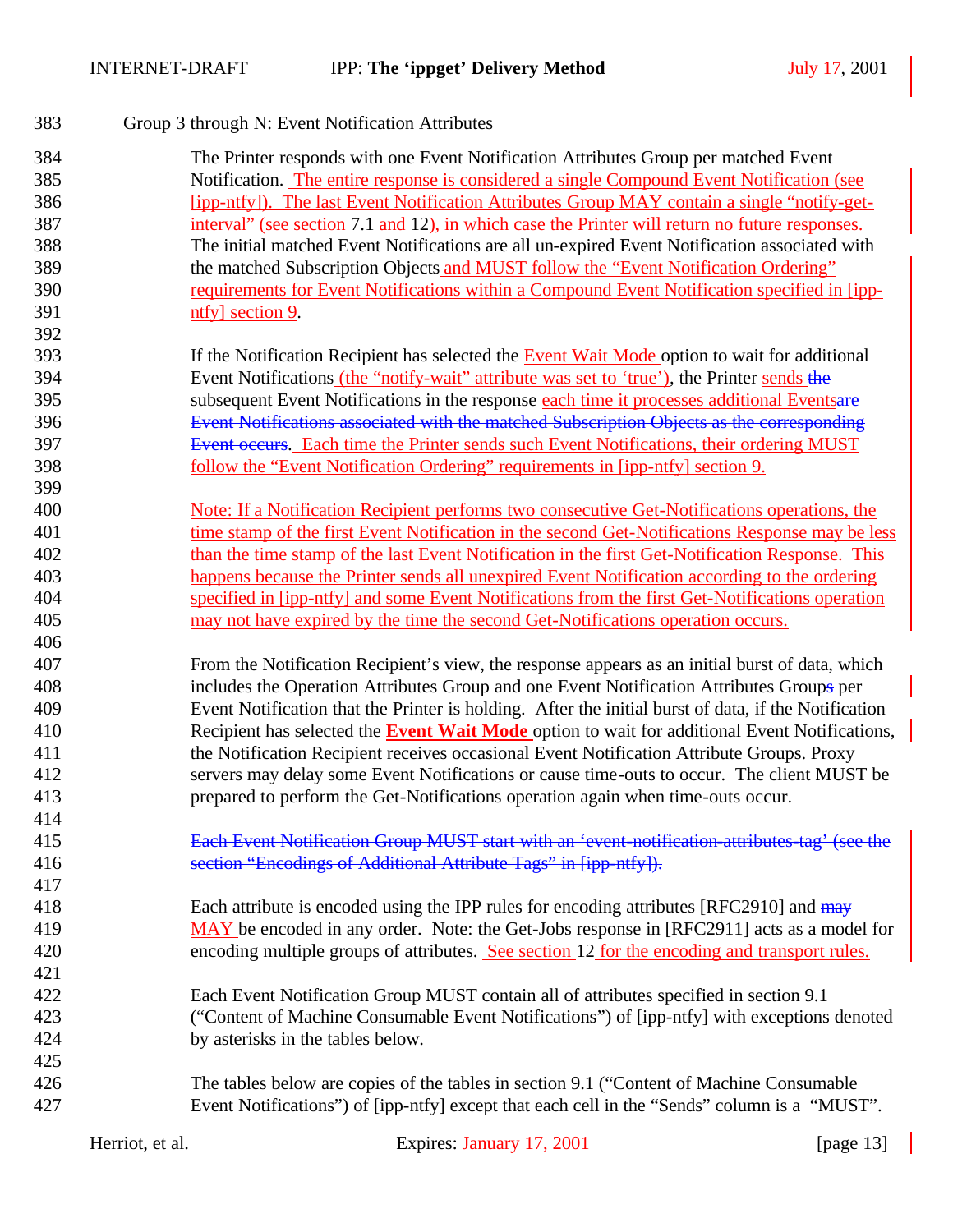# 428

429 For an Event Notification for all Events, the Printer includes the attributes shown in Table 2.

#### 430 **Table 2 – Attributes in Event Notification Content**

| Source Value                                      | Sends             | Source Object             |
|---------------------------------------------------|-------------------|---------------------------|
| notify-subscription-id (integer(1:MAX))           | <b>MUST</b>       | Subscription              |
| notify-printer-uri (uri)                          | <b>MUST</b>       | Subscription              |
| notify-subscribed-event (type2 keyword)           | <b>MUST</b>       | <b>Event Notification</b> |
| printer-up-time (integer(MIN1:MAX))               | <b>MUST</b>       | Printer                   |
| printer-current-time (dateTime)                   | MUST <sup>*</sup> | Printer                   |
| notify-sequence-number (integer (0:MAX))          | <b>MUST</b>       | Subscription              |
| notify-charset (charset)                          | <b>MUST</b>       | Subscription              |
| notify-natural-language (naturalLanguage)         | <b>MUST</b>       | Subscription              |
| notify-user-data (octetString(63))                | MUST **           | Subscription              |
| notify-text (text)                                | <b>MUST</b>       | <b>Event Notification</b> |
| attributes from the "notify-attributes" attribute | $MUST$ ***        | Printer                   |
| attributes from the "notify-attributes" attribute | $MUST$ ***        | Job                       |
| attributes from the "notify-attributes" attribute | MUST ***          | Subscription              |

#### 431

434

437

441

432 \* The Printer MUST send the "printer-current-time" attribute if and only if it supports the 433 "printer-current-time" attribute on the Printer object.

435 \*\* If the associated Subscription Object does not contain a "notify-user-data" attribute, the 436 Printer MUST send an octet-string of length 0.

438 \*\*\* If the "notify-attributes" attribute is present on the Subscription Object, the Printer MUST 439 send all attributes specified by the "notify-attributes" attribute. Note: if the Printer doesn't 440 support the "notify-attributes" attribute, it is not present on the associated Subscription Object.

442 For Event Notifications for Job Events, the Printer includes the additional attributes shown in 443 Table 3.

| 444 | Table 3 – Additional Attributes in Event Notification Content for Job Events |
|-----|------------------------------------------------------------------------------|
|     |                                                                              |

| Source Value                               | Sends       | Source Object |
|--------------------------------------------|-------------|---------------|
|                                            |             |               |
| $job-id$ (integer $(1:MAX)$ )              | <b>MUST</b> | Job           |
| job-state (type1 enum)                     | <b>MUST</b> | Job           |
| job-state-reasons (1setOf type2 keyword)   | <b>MUST</b> | Job           |
| job-impressions-completed (integer(0:MAX)) | $MUST*$     | Job           |

445

446 \* The Printer MUST send the "job-impressions-completed" attribute in an Event Notification 447 only for the combinations of Events and Subscribed Events shown in Table 4.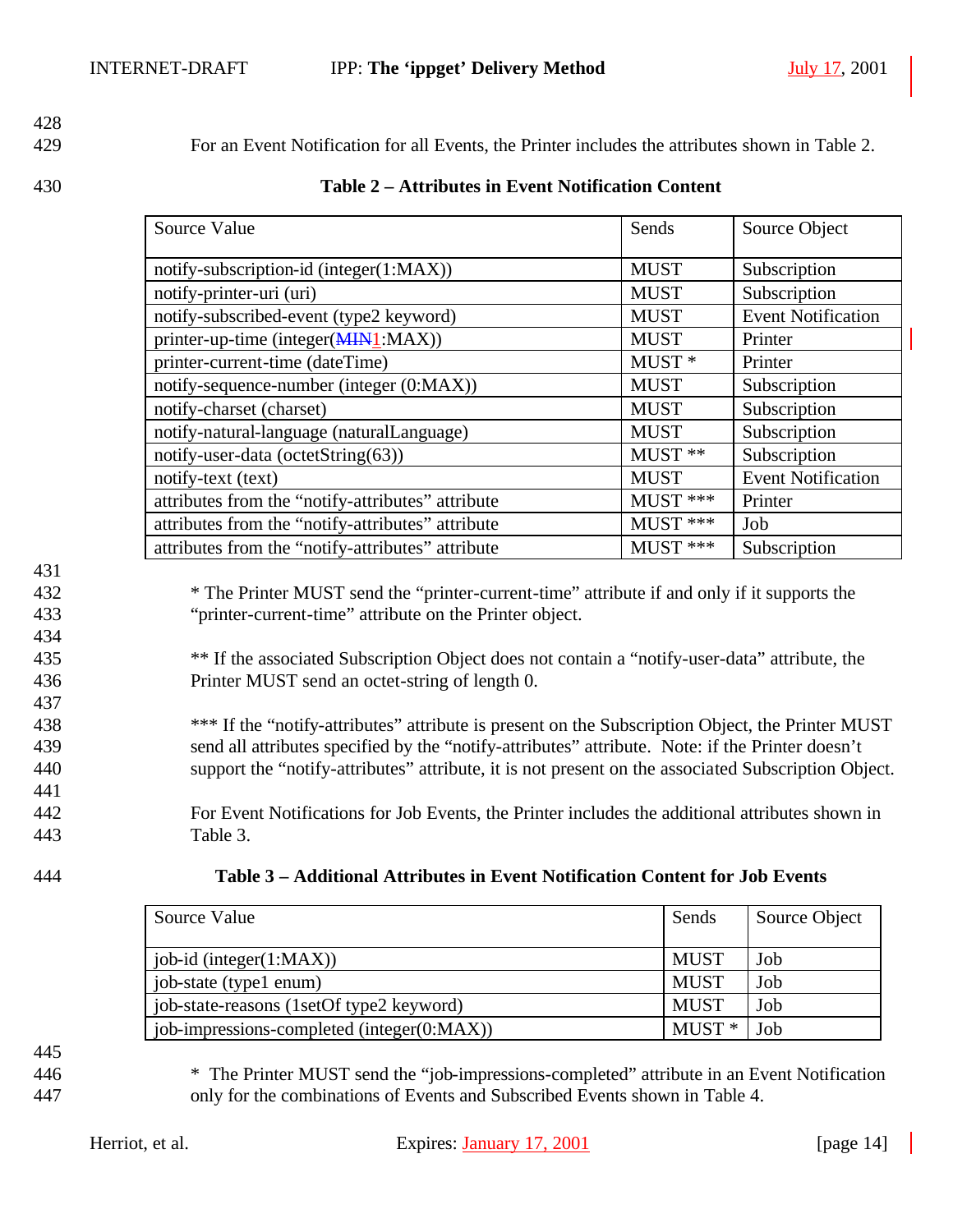#### **Table 4 – Combinations of Events and Subscribed Events for "job-impressions-completed"**

| <b>Job</b> Event | Subscribed Job Event |
|------------------|----------------------|
| 'job-progress'   | 'iob-progress'       |
| 'iob-completed'  | 'iob-completed'      |
| 'iob-completed'  | 'job-state-changed'  |

- 
- 

 For Event Notification for Printer Events, the Printer includes the additional attributes shown in Table 5.

| 454 | Table 5 – Additional Attributes in Event Notification Content for Printer Events |
|-----|----------------------------------------------------------------------------------|
|     |                                                                                  |

| Source Value                                 | Sends       | Source Object |
|----------------------------------------------|-------------|---------------|
| printer-state (type1 enum)                   | <b>MUST</b> | Printer       |
| printer-state-reasons (1setOf type2 keyword) | <b>MUST</b> | Printer       |
| printer-is-accepting-jobs (boolean)          | <b>MUST</b> | Printer       |

### **6 Subscription Template Attributes**

This section defines the Subscription object conformance requirements for Printers.

#### **6.1 Subscription Template Attribute Conformance**

 The 'ippget' Delivery Method has the same conformance requirements for Subscription Template attributes as defined in [ipp-ntfy]. The 'ippget' Delivery Method does not define any addition Subscription Template attributes.

#### **6.2 Additional Information about Subscription Template Attributes**

This section defines additional information about Subscription Template attributes defined in [ipp-ntfy].

#### **6.2.1 notify-recipient-uri (uri)**

- This section describes the syntax of the value of this attribute for the 'ippget' Delivery Method. The syntax for values of this attribute for other Delivery Method is defined in other Delivery Method Documents.
- In order to support the 'ippget' Delivery Method and Protocol, the Printer MUST support the following syntax: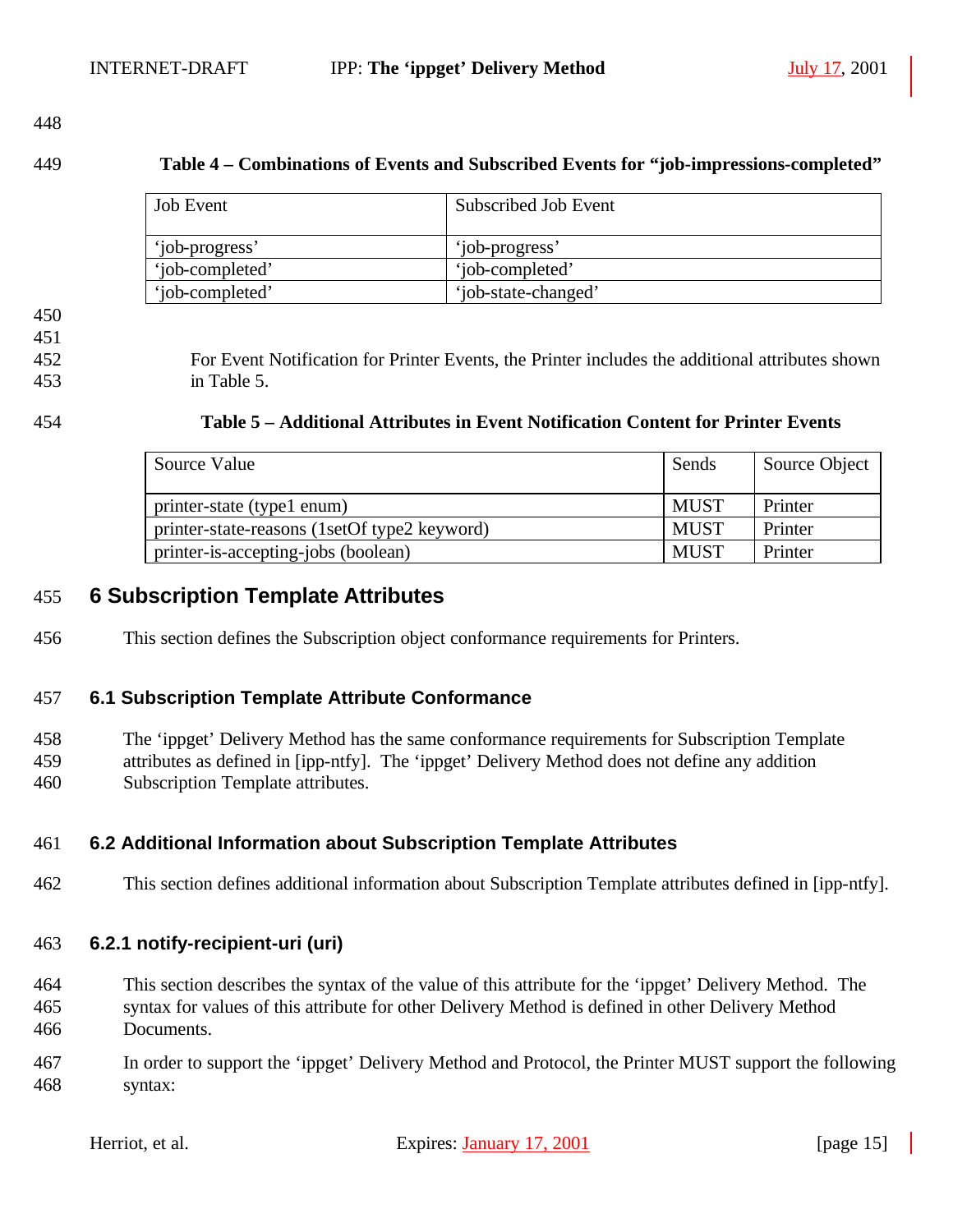The 'ippget://' URI scheme. The remainder of the URI indicates something unique about the

 Notification Recipient, such as its host name or host address (and optional path) that the Printer uses to match the "notify-recipient-uri" Operation attribute supplied in the Get-Notifications request. See

section 11 for a complete definition of the syntax of the IPPGET URL.

#### **6.3 Subscription Description Attribute Conformance**

 The 'ippget' Delivery Method has the same conformance requirements for Subscription Description attributes as defined in [ipp-ntfy]. The 'ippget' Delivery Method does not define any addition

Subscription Description attributes.

## **7 Attributes only in Event Notifications**

 This section defines attributes that exist only in Event Notifications and do no exist in any IPP-defined 479 objects.

#### **7.1 "notify-get-interval" (integer(0:MAX))**

- The Printer returns this attribute to give the client an indication of when to try another Get-Notifications
- request in the future. The value of this attribute is the number of seconds that the Notification Recipient SHOULD wait before trying the Get-Notifications operation again. This value is intended to help the
- client be a good network citizen.
- The Printer MUST return this attribute by itself in a separate Event Notification Attributes Group. The Printer MUST return this attribute if and only if:
- 1. Printer busy case: the Printer returns the 'server-error-busy' status code OR
- 488 2. No wait case: the Printer returns the 'successful-ok' status code and the client either (1) supplied the "notify-wait" attribute with a value of 'false' or (2) omitted the attribute entirely OR
- 3. Printer leaves Event Wait Mode: the Printer returns the 'successful-ok' status code and the client supplied the "notify-wait" attribute with the 'true value (Event Wait Mode) but the Printer wants the client to disconnect (no wait), instead of staying connected. The client MUST accept this response and MUST disconnect. If the client does not disconnect, the Printer SHOULD do so. The Printer returns this attribute for this case only if the implementation does not want to keep the connection open at this time. If the Printer wants the client to keep the connection open and remain in Event Wait Mode, then the Printer MUST NOT return this attribute in the response.

## **8 Additional Printer Description Attributes**

This section defines additional Printer Description attributes for use with the 'ippget' Delivery Method.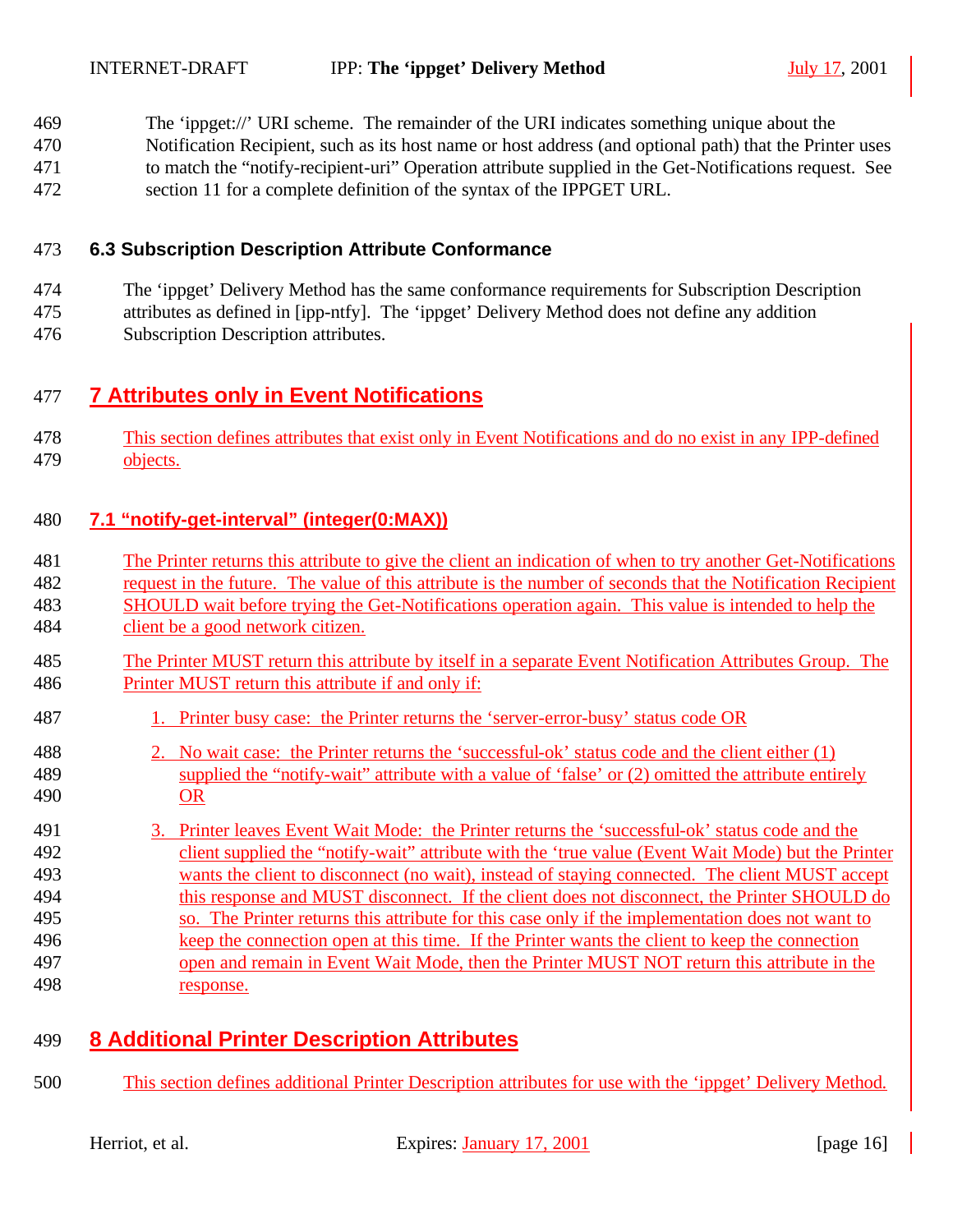#### **7.18.1 ippget-event-time-to-livebegin-to-expire-time-interval (integer(0:MAX))**

- This Printer Description attribute specifies the number of seconds that a Printer keeps an Event Notification that is associated with the 'ippget' Delivery Method.
- The Printer MUST support this attribute if it supports the 'ippget' Delivery Method.

 The value of this attribute is the minimum number of seconds that MUST elapse between the time the Printer creates an Event Notification object for the 'ippget' Delivery Method and the time the Printer discards the same Event Notification.

- For example, assume the following:
- 1. a client performs a Job Creation operation that creates a Subscription Object associated with this Delivery Method, AND
- 2. an Event associated with the new Job occurs immediately after the Subscription Object is created, AND
- 3. the same client or some other client performs a Get-Notifications operation N seconds after the Job Creation operation.
- 515 Then, if N is less than the value of this attribute, the client $(s)$  performing the Get-Notifications operations can expect not to miss any Event-Notifications, barring some unforeseen lack of memory space in the Printer.
- The value of this attribute also specifies the minimum number of seconds that the Printer, if supporting the ippget Delivery Method, MUST keep 'completed', 'canceled', or 'aborted' Job objects in the Job Retention and/or Job History phases. See [RFC2911] section 4.3.7.1 and the discussion in [ipp-ntfy] 521 'job-completed' event) that explains that a Notification Recipients can query the Job after receiving a 'job-completed' Event Notification in order to find out other information about the job that is completing. However, this attribute has no effect on the Cancel-Subscription operation which deletes the object immediately, whether or not it contain the ippget scheme. Immediately thereafter, subsequent Get-Notifications Responses MUST NOT contain Event Notifications associated with the
- cancelled Subscription object.

#### **Additional Printer Description Attributes**

This section defines the Printer Description Attributes conformance requirements for Printers.

#### **7.1Printer Description Attribute Conformance**

- 530 The 'ippget' Delivery Method has the same conformance requirements for Printer Description attributes
- as defined in [ipp-ntfy]. The 'ippget' Delivery Method does not define any addition Printer Description attributes.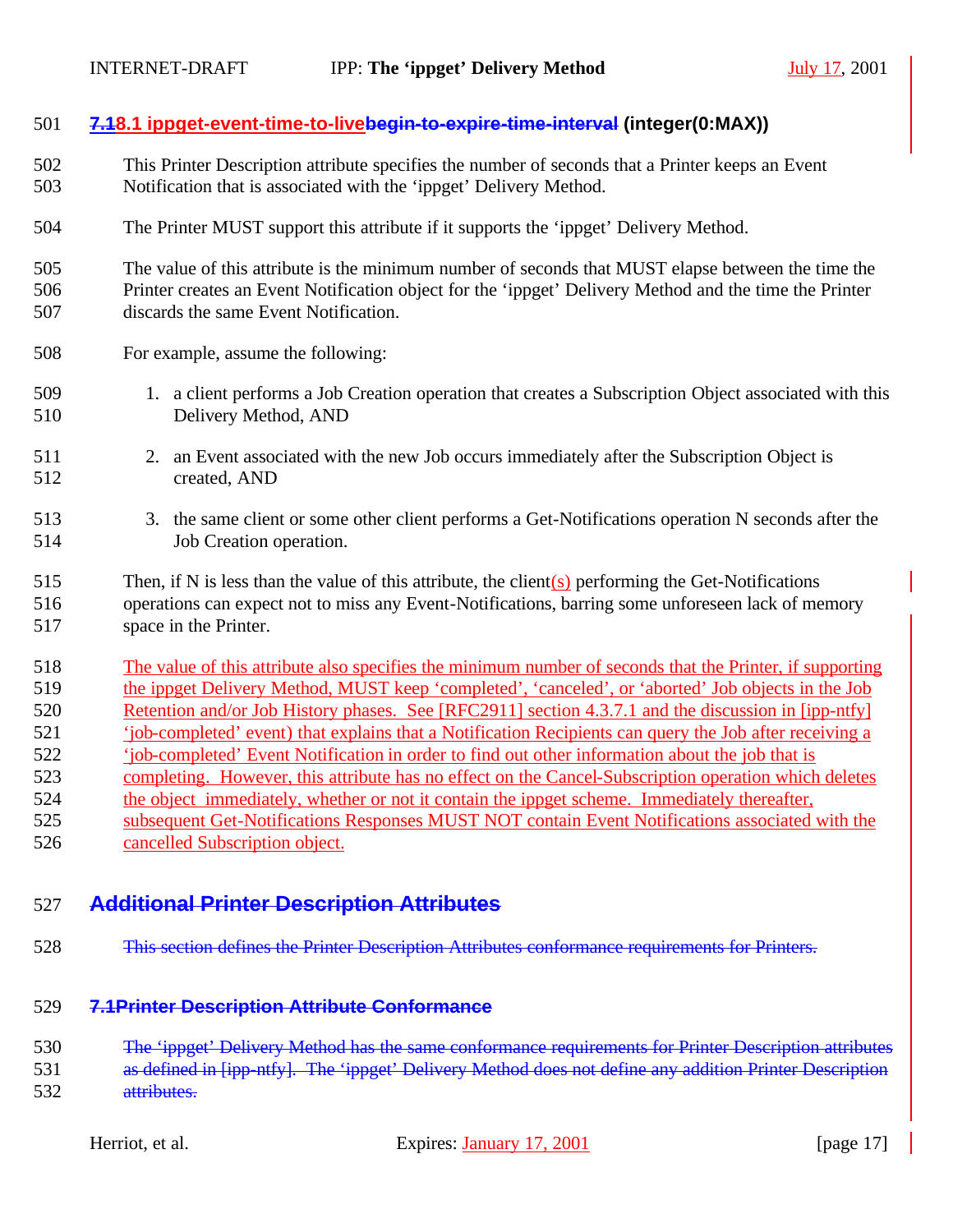## **9 New Values for Existing Printer Description Attributes**

This section defines additional values for existing Printer Description attributes define in [ipp-ntfy].

#### **9.1 notify-schemes-supported (1setOf uriScheme)**

- The following value for the "notify-schemes-supported" attribute is added in order to support the new Delivery Method defined in this document:
- 'ippget' The IPP Notification Delivery Method defined in this document.

#### **9.2 operations-supported (1setOf type2 enum)**

- Table 6 lists the "operation-id" value defined in order to support the new Get-Notifications operation defined in this document.
- 

#### **Table 6 – Operation-id assignments**

| Value  | <b>Operation Name</b> |
|--------|-----------------------|
| 0x001C | Get-Notifications     |

#### **10 New Status Codes**

 The following status codes are defined as extensions for this Delivery Method and are returned as the status code of the Get-Notifications operation.

#### **10.1 redirection-other-site (0x0300)**

- This status code means that the Printer doesn't perform that Get-Notifications operation and that the
- 549 "<del>notify ippget redirect</del>redirect-uri" Operation Attribute in the response contains the uri that the
- Notification Recipient MUST use for performing the Get-Notifications operation.

### **11 The IPPGET URL Scheme**

This section defines the 'ippget' URL and the conformance requirements for using it.

#### **10.111.1 The IPPGET URL Scheme Applicability and Intended Usage**

 This section is intended for use in registering the 'ippget' URL scheme with IANA and fully conforms to the requirements in [RFC2717]. This document defines the 'ippget'" URL (Uniform Resource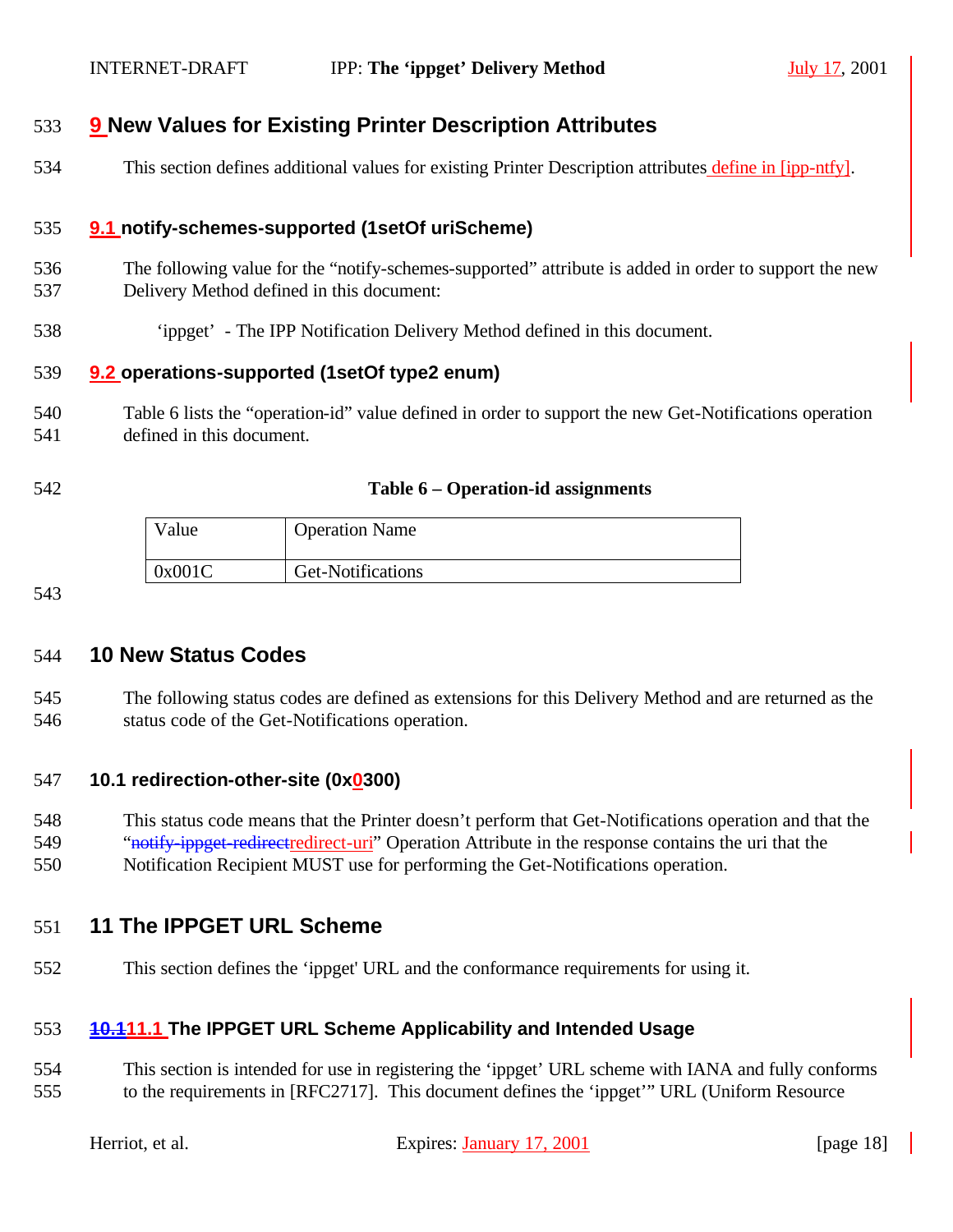- Locator) scheme for specifying a unique identifier for an IPP Client which implements the IPP Get-
- Notifications operation specified in this document (see section 5).
- The intended usage of the 'ippget' URL scheme is COMMON.

#### **11.2 The IPPGET URL Scheme Associated Port**

None.

 An 'ippget' URL behaves as a unique identifier for IPP Clients and is NOT used to initiate any over-the-wire protocol associations.

See: IANA Port Numbers Registry [IANA-PORTREG].

#### **11.3 The IPPGET URL Scheme Associated MIME Type**

All IPP Get-Notifications operations (requests and responses) MUST be conveyed in an

 'application/ipp' MIME media type as registered in [IANA-MIMEREG]. An 'ippget' URL MUST uniquely identify an IPP Client that support this 'application/ipp' MIME media type.

See: IANA MIME Media Types Registry [IANA-MIMEREG].

### **11.4 The IPPGET URL Scheme Character Encoding**

 The 'ippget' URL scheme defined in this document is based on the ABNF for the URI Generic Syntax [RFC2396] and further updated by [RFC2732] and [RFC2373] (for IPv6 addresses in URLs). The 'ippget' URL scheme is case-insensitive in the scheme and 'authority' part; however, the 'abs\_path' part is case-sensitive, as in [RFC2396]. Code points outside [US-ASCII] MUST be hex escaped by the mechanism specified in [RFC2396].

#### **11.5 The IPPGET URL Scheme Syntax in ABNF**

- This document is intended for use in registering the 'ippget' URL scheme with IANA and fully conforms to the requirements in [RFC2717]. This document defines the 'ippget' URL (Uniform Resource Locator) scheme for specifying a unique identifier for an IPP Client which implements IPP 'Get-Notifications' operation specified in this document.
- The intended usage of the 'ippget' URL scheme is COMMON.
- The IPP protocol places a limit of 1023 octets (NOT characters) on the length of a URI (see section
- 4.1.5 'uri' in [RFC2911]). An IPP Printer MUST return the 'client-error-request-value-too-long' status
- code (see section 13.1.4.10 in [RFC2911]) when a URI received in a request is too long.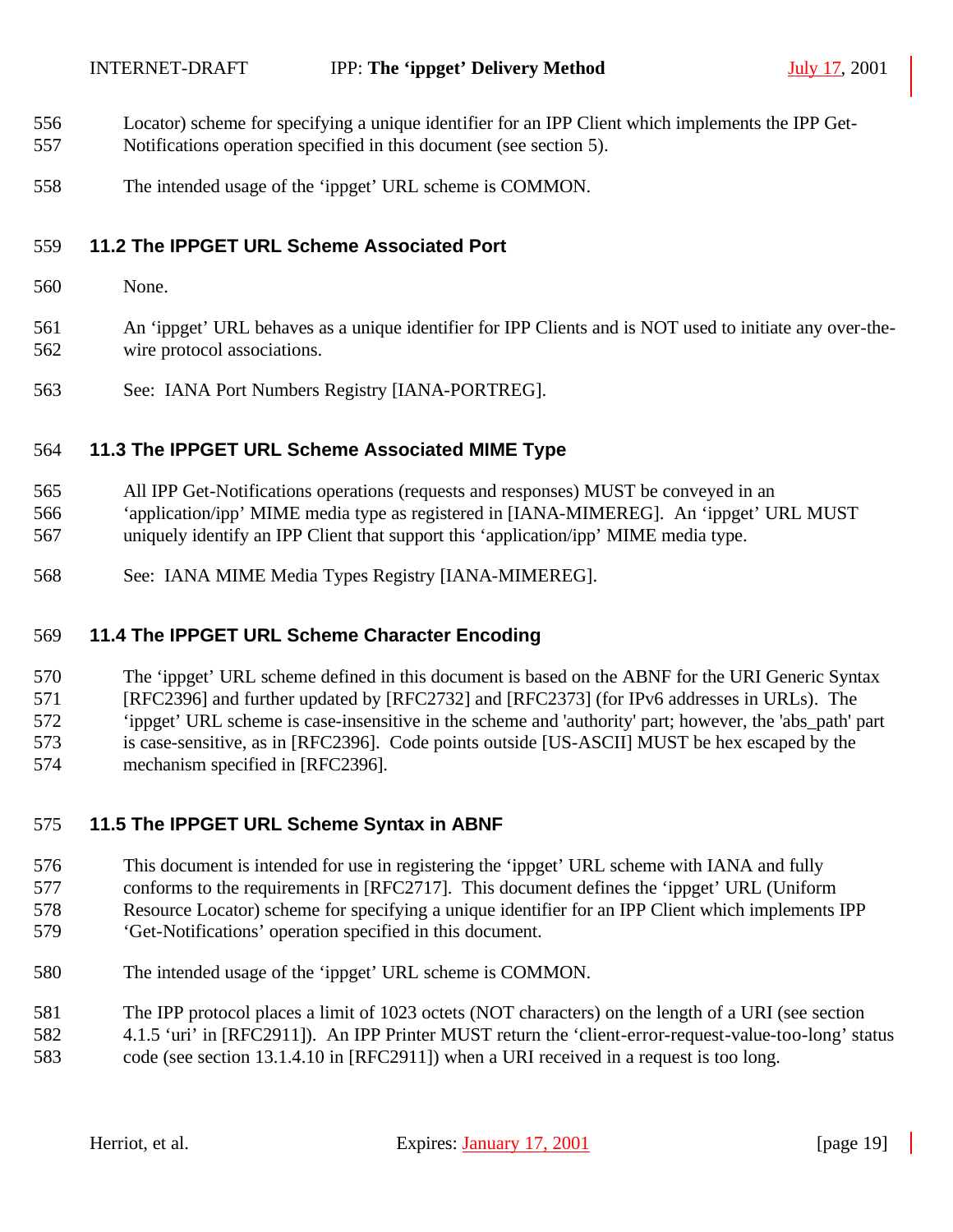*Note: IPP Clients and IPP Printers ought to be cautious about depending on URI lengths above 255 bytes, because some older client or proxy implementations might not properly support these lengths.* 

 An 'ippget' URL MUST be represented in absolute form. Absolute URLs always begin with a scheme name followed by a colon. For definitive information on URL syntax and semantics, see "Uniform Resource Identifiers (URI): Generic Syntax and Semantics" [RFC2396]. This specification adopts the definitions of "authority", "abs\_path", "query", "reg\_name", "server", "userinfo", and "hostport" from [RFC2396], as updated by [RFC2732] and [RFC2373] (for IPv6 addresses in URLs).

| 592 | The 'ippget' URL scheme syntax in ABNF is as follows:                                                                         |
|-----|-------------------------------------------------------------------------------------------------------------------------------|
| 593 | ippget_URL = "ippget:" "//" authority [ abs_path [ "?" query ]]                                                               |
| 594 | $authority = server   reg_name$                                                                                               |
| 595 | reg_name = $1*($ unreserved   escaped   "\$"   ","                                                                            |
| 596 | $w: u \quad   \quad w: u \quad   \quad w \otimes u \quad   \quad w \otimes u \quad   \quad w = u \quad   \quad w + u \quad  $ |
| 597 | = [ [ userinfo "@" ] hostport ]<br>server                                                                                     |
| 598 | $= *$ (unreserved   escaped  <br>userinfo                                                                                     |
| 599 | $w, w' = w, w' = w' = w' = w' = w' = w' = w' = w' = w' = w' = w'$                                                             |
| 600 | $=$ host $[$ ":" port $]$<br>hostport                                                                                         |
| 601 | abs_path = $\sqrt{''}$ path_seqments                                                                                          |
| 602 |                                                                                                                               |
| 603 | If the port is empty or not given, then no port is assumed. The semantics are that the 'ippget' URL is a                      |
|     |                                                                                                                               |

- unique identifier for an IPP Client that will retrieve IPP event notifications via the IPP Get-Notifications operation.
- Note: The use of IP addresses in URLs SHOULD be avoided whenever possible (see [RFC1900]).

#### **11.5.1 IPPGET URL Examples**

The following are examples of valid 'ippget' URLs for IPP Clients (using DNS host names):

| 609 | ippect://abc.com                   |
|-----|------------------------------------|
| 610 | ippect://abc.com/listener          |
| 611 | ippget://bob@abc.com/listener/1232 |
| 612 |                                    |

- Note: The use of IP addresses in URLs SHOULD be avoided whenever possible (see [RFC1900]).
- The IPP Client that creates the Subscription object and the Notification Recipient have to agree on a unique IPPGET URL value in order for the Get-Notifications operations to retrieve the proper Event Notifications. Therefore, the choice of 'userinfo@hostport' versus the simpler 'hostport' production in an 'ippget' URL may be influenced by the intended usage.
- If a given IPP Client creates an IPP Subscription object for event notifications intended for retrieval by the same IPP Client, then the simple 'hostport' production may be most appropriate. In this case, the
- IPP Client and the Notification Recipient both know the 'hostport' of the client.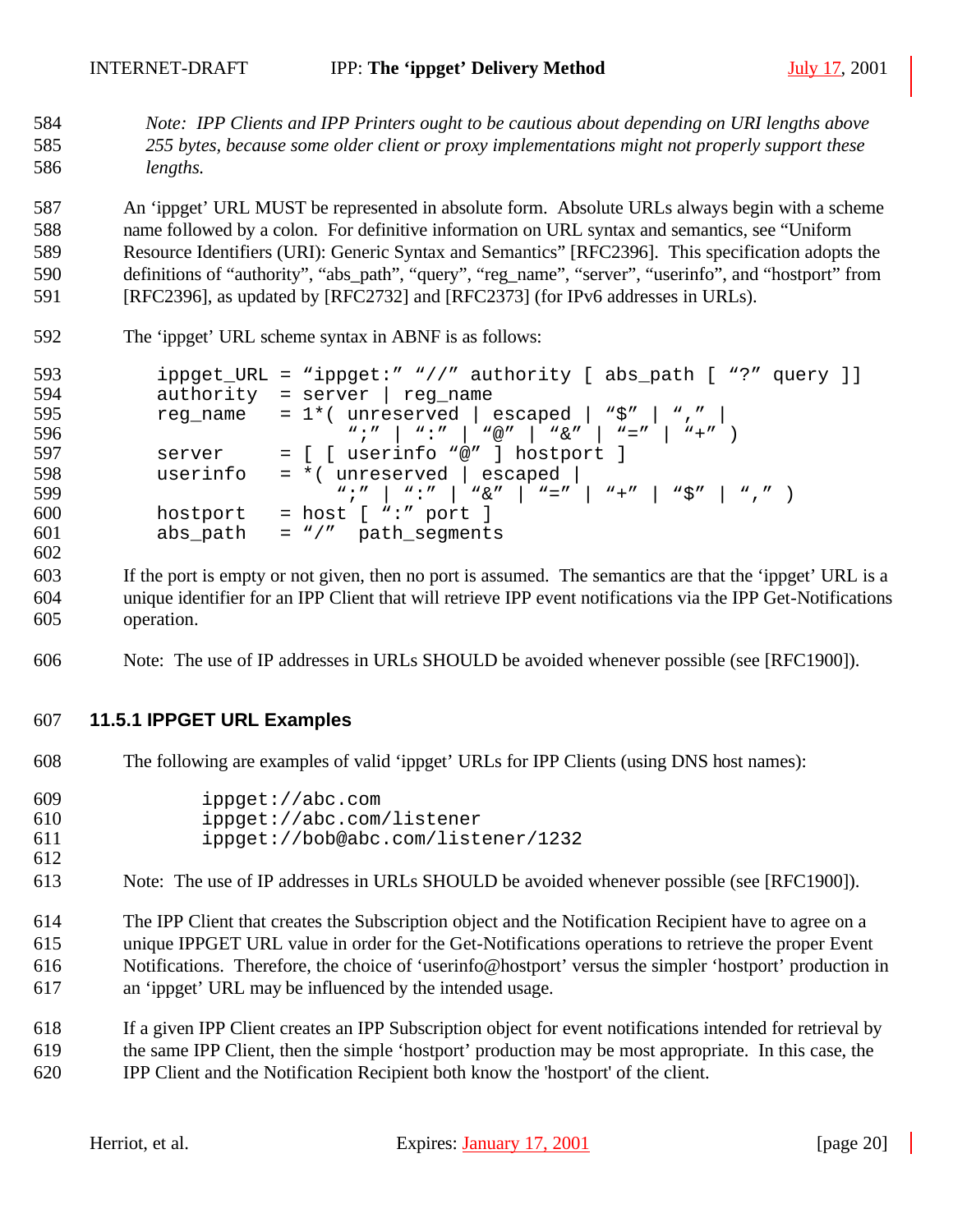On the other hand, if a given IPP Client creates an IPP Subscription object for event notifications intended for retrieval by a *different* IPP Client, then the 'userinfo@hostport' production (using, for example, the right-hand side of a 'mailto:' URL, see [RFC2368]) may be most appropriate. For this case, a mail address serves as the prior agreement on the IPPGET URL value between the IPP Client and the Notification Recipient.

#### **11.5.2 IPPGET URL Comparisons**

 When comparing two 'ippget' URLs to decide if they match or not, an IPP Client or IPP Printer MUST use the same rules as those defined for HTTP URI comparisons in [RFC2616].

## **1112 Encoding and Transport**

- This section defines the encoding and transport considerations for this Delivery Method based on 631 [RFC2910].
- The encoding of a Get-Notifications Response is modeled the Get-Jobs Response (see [RFC2911]). In
- a Get-Notifications Response, each Event Notification Attributes Group MUST start with an 'event-
- notification-attributes-tag' (see the section "Encodings of Additional Attribute Tags" in [ipp-ntfy]), but
- only the last group ends with an 'end-of-attributes-tag'. In addition, for Event Wait Mode the multi-
- part/related is used to separate each multiple response (in time) to a single Get-Notifications Request.
- The Printer returns Get-Notification Response as follows:
- 1. If the Notification Recipient client did not request **Event Wait Mode** ("notify-wait" = 'false' or omitted), the Printer ends the response with an 'end-of-attributes-tag' (see [RFC2911] Get-Jobs encoding) as with any operation response. The Notification Recipient is expected to close the connection.
- 2. If the Notification Recipient client requests **Event Wait Mode** ("notify-wait" = 'true') and the Printer wishes to honor the request, the Printer ends the Response without an 'end-of-attributes- tag' and MUST return the response as an application/ipp part inside a multi-part/related MIME media type. Neither the Notification Recipient nor the Printer close the connection. When one or more additional Events occur, the Printer returns each as an additional Event Notification Group using a separate application/ipp part under the multi-part/related type.
- 3. If the client requested **Event Wait Mode** ("notify-wait" = 'true'), but the Printer does not wish to honor the request in the initial response but wants the client to disconnect, the Printer MUST return the "notify-get-interval" attribute (see section 7.1) as the last Event Notifications Attributes Group - see section 5.2), the Printer ends the Response with an 'end-of-attributes- tag'. The Printer returns the response as an application/ipp part which MAY be inside an multi- part/related type. The client MUST accept this response and MUST disconnect. If the client does not disconnect, the Printer SHOULD do so.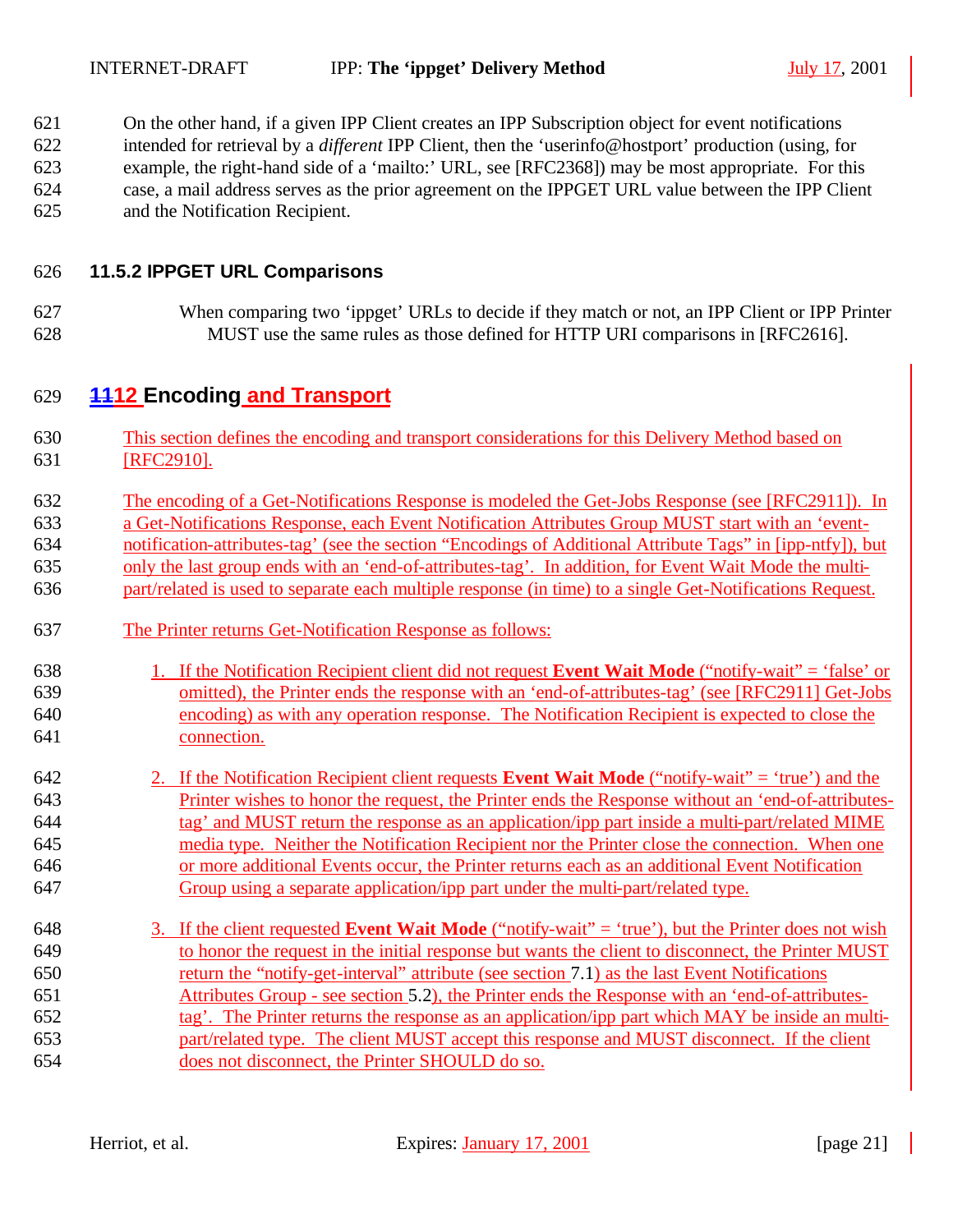| honored the request, but later wishes to leave Event Wait Mode, the Printer MUST return the<br>"notify-get-interval" attribute (see section 7.1) as the last Event Notifications Attributes Group -<br>see section 5.2), the Printer ends the Response with an 'end-of-attributes-tag'. The Printer |
|-----------------------------------------------------------------------------------------------------------------------------------------------------------------------------------------------------------------------------------------------------------------------------------------------------|
|                                                                                                                                                                                                                                                                                                     |
|                                                                                                                                                                                                                                                                                                     |
|                                                                                                                                                                                                                                                                                                     |
| returns the response as an application/ipp part which MUST be inside an multi-part/related type.                                                                                                                                                                                                    |
| <b>ISSUE:</b> Should we use application/multiplexed (draft-herriot-application-multiplexed-03.txt) which can                                                                                                                                                                                        |
| chunk mime types using content lengths, instead of multi-part/related, which uses boundary strings?                                                                                                                                                                                                 |
| Note: either the Notification Recipient or the Printer can abnormally terminate by closing the                                                                                                                                                                                                      |
| connection. However, if the Printer closes the connection too soon after returning the response, the                                                                                                                                                                                                |
|                                                                                                                                                                                                                                                                                                     |
| The Printer MAY chunk the responses, but this has no significance to the IPP semantics.                                                                                                                                                                                                             |
| This notification delivery method uses the IPP transport and encoding [RFC2910] for the Get-                                                                                                                                                                                                        |
|                                                                                                                                                                                                                                                                                                     |

#### 668 **Table 7 – The "event-notification-attributes-tag" value**

| Tag Value (Hex) | Meaning                             |
|-----------------|-------------------------------------|
| 0x07            | "event-notification-attributes-tag" |

669

## 670 **1213 Conformance Requirements**

671 The 'ippget' Delivery Method is RECOMMEND for Printers to support.

#### 672 **12.113.1 Conformance for IPP Printers**

- 673 IPP Printers that conform to this specification:
- 674 1. MUST meet the conformance requirements defined in [ipp-ntfy];
- 675 2. MUST support the Get-Notifications operation defined in section 5;
- 676 3. MUST support the Subscription object attributes as defined in section 6;
- 677 4. MUST support the additional values for IPP/1.1 Printer Description attributes defined in section 678 9;
- 679 5. MUST support the "begin-to-expire-time-intervalippget-event-time-to-live" Printer Description 680 attribute defined in section 8.1;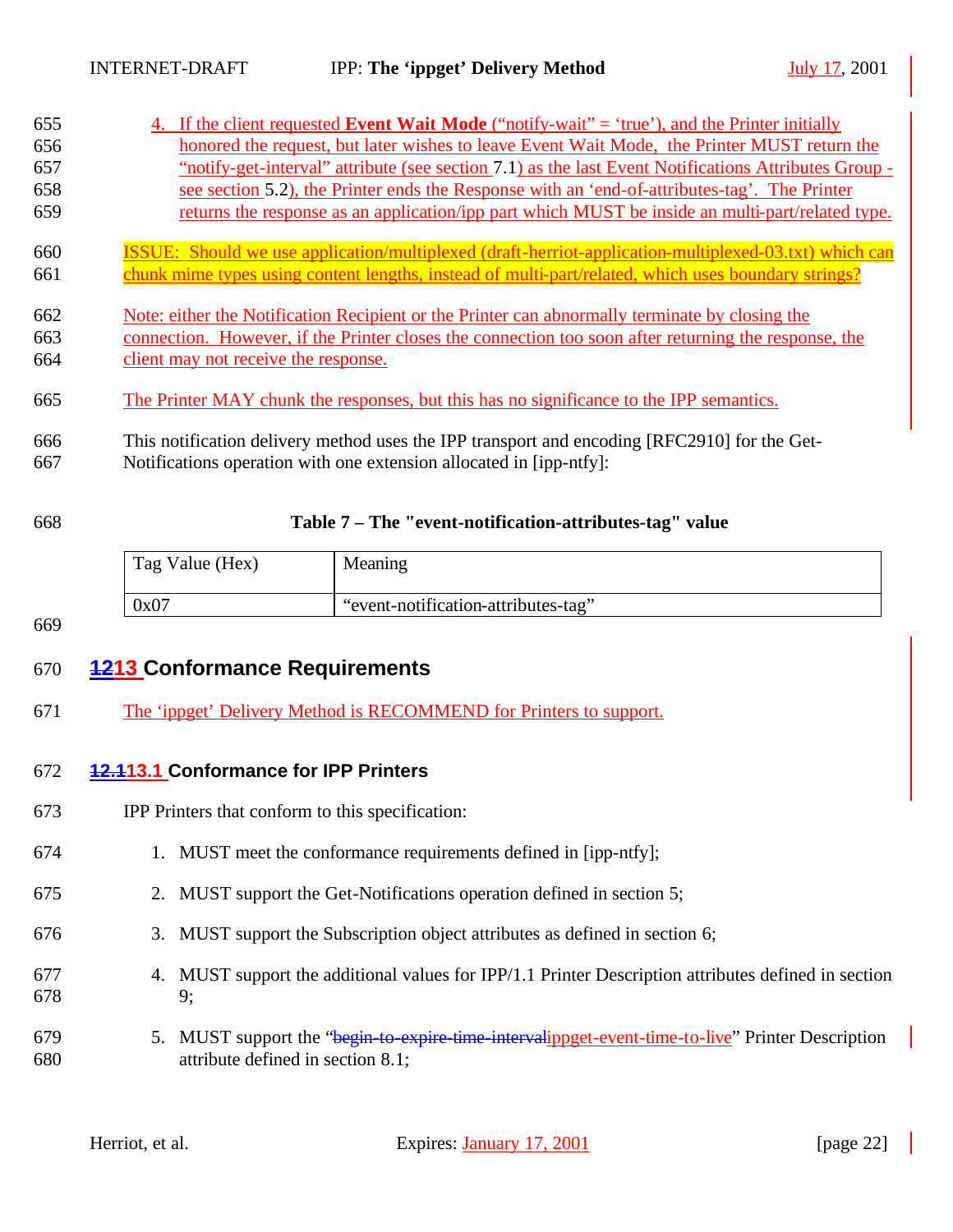- 6. MUST support the "redirection-other-site" status code defined 10.1, if it redirects Get-Notifications operations;
- 7. SHOULD reject received 'ippget' URLs in 'application/ipp' request bodies (e.g., in the "notify- recipient-uri" attribute in a Get-Notifications request) that do not conform to the ABNF for 'ippget' URLs specified in section 11.5 of this document;
- 8. MUST listen for the IPP Get-Notifications operation requests on IANA-assigned well-known port 631, unless explicitly configured by system administrators or site policies;
- 9. SHOULD NOT listen for IPP Get-Notifications operation requests on any other port, unless explicitly configured by system administrators or site policies.
- **12.213.2 Conformance for IPP Clients**
- IPP Clients that conform to this specification:
- 1. MUST create unambiguously unique 'ippget' URLs in all cases;
- 2. MUST send 'ippget' URLs (e.g., in the "notify-recipient-uri" attribute in a Get-Notifications request) that conform to the ABNF specified in section 11.5 of this document;
- 3. MUST send IPP Get-Notifications operation requests via the port specified in the associated 'ipp' URL (if present) or otherwise via IANA assigned well-known port 631;
- 4. MUST convert the associated 'ipp' URLs for use in IPP Get-Notifications operation to their corresponding 'http' URL forms for use in the HTTP layer according to the rules in section 5 "IPP URL Scheme" in [RFC2910].
- Note: The use of ambiguous 'ippget' URLs is NOT an optional feature for IPP Clients; it is a non-conformant implementation error.

## **1314 IANA Considerations**

- IANA is requested toshall register the 'ippget' URL scheme as defined in section 11 according to the procedures of [RFC2717].
- 705 The rest of this section contains the exact information for additional IPP entities for IANA to add to the IPP Registries according to the procedures defined in RFC 2911 [RFC2911] section 6.
- *Note to RFC Editors: Replace RFC NNNN below with the RFC number for this document, so that it accurately reflects the content of the information for the IANA Registry.*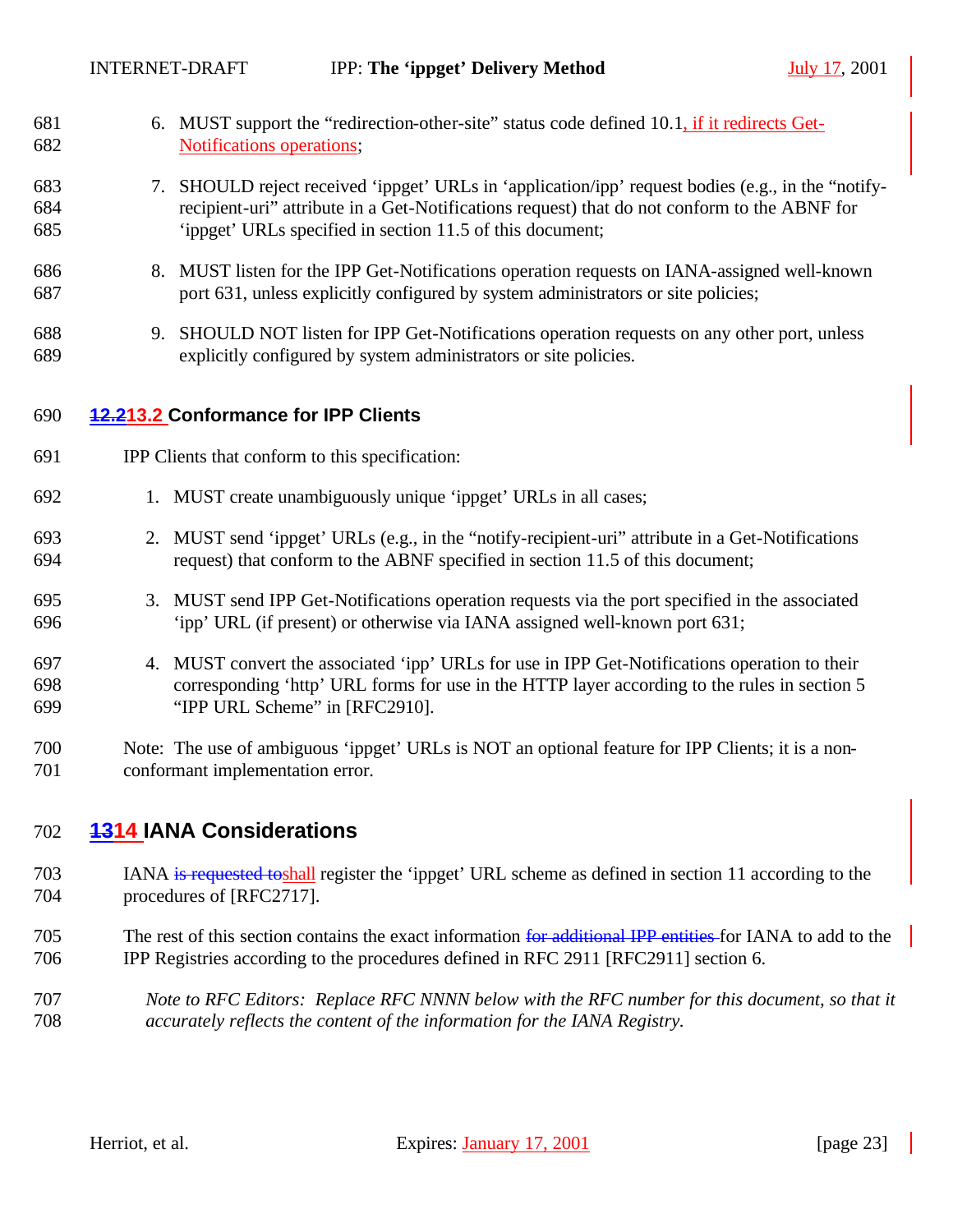| 709        | <b>13.114.1 Operation Registrations</b>                                                                                                                                                                            |  |  |
|------------|--------------------------------------------------------------------------------------------------------------------------------------------------------------------------------------------------------------------|--|--|
| 710<br>711 | The <u>following table lists the</u> operations defined in this document. This is to be registered will be<br>published by IANA-according to the procedures in RFC 2911 [RFC2911] section 6.4. with the            |  |  |
| 712        | following path:                                                                                                                                                                                                    |  |  |
| 713        | - ftp.isi.edu/iana/assignments/ipp/operations/                                                                                                                                                                     |  |  |
| 714        | The registry entry will contain the following information:                                                                                                                                                         |  |  |
| 715        | Operations:<br>Section:<br>Ref.                                                                                                                                                                                    |  |  |
| 716        | Get-Notifications operation<br>RFC NNNN<br>5                                                                                                                                                                       |  |  |
| 717        |                                                                                                                                                                                                                    |  |  |
| 718        | The resulting operation registration will be published in the                                                                                                                                                      |  |  |
| 719        | ftp://ftp.iana.org/in-notes/iana/assignments/ipp/operations/                                                                                                                                                       |  |  |
| 720        | area.                                                                                                                                                                                                              |  |  |
| 721        |                                                                                                                                                                                                                    |  |  |
| 722        | 13.214.2 Additional attribute value registrations of for existing attributes                                                                                                                                       |  |  |
| 723        | This section lists additional attribute value registrations for use with existing attributes defined in other                                                                                                      |  |  |
| 724        | documents.                                                                                                                                                                                                         |  |  |
|            |                                                                                                                                                                                                                    |  |  |
| 725        | 13.2.114.2.1 Additional values for the "notify-schemes-supported" Printer attribute                                                                                                                                |  |  |
| 726        | The <u>following table</u> lists the uriScheme value defined in this document as an additional uriScheme value                                                                                                     |  |  |
| 727        | for use with the "notify-schemes-supported" 'urischeme' Printer attribute defined in [ipp-ntfy]. value                                                                                                             |  |  |
| 728        | defined in this document. This is to be registered will be published by IANA according to the                                                                                                                      |  |  |
| 729        | procedures in RFC 2911 [RFC2911] section 6.1. with the following path:                                                                                                                                             |  |  |
|            |                                                                                                                                                                                                                    |  |  |
| 730        | ftp.isi.edu/iana/assignments/ipp/attribute-values/notify-schemes-supported/                                                                                                                                        |  |  |
| 731        | The registry entry will contain the following information:                                                                                                                                                         |  |  |
| 732        | uriScheme Attribute Values:<br>Section:<br>Ref.                                                                                                                                                                    |  |  |
| 733        | 9.1<br>RFC NNNN<br>ippget                                                                                                                                                                                          |  |  |
| 734        |                                                                                                                                                                                                                    |  |  |
| 735        | The resulting URI scheme attribute value registrations will be published in the                                                                                                                                    |  |  |
| 736        | ftp://ftp.iana.org/in-notes/iana/assignments/ipp/attribute-values/notify-schemes-supported/                                                                                                                        |  |  |
| 737        | area.                                                                                                                                                                                                              |  |  |
| 738        |                                                                                                                                                                                                                    |  |  |
| 739        | 13.2.214.2.2 Additional values for the "operations-supported" Printer attribute                                                                                                                                    |  |  |
| 740        |                                                                                                                                                                                                                    |  |  |
| 741        | The <u>following table</u> lists the enum attribute value defined in this document as an additional type2 enum<br>value for use with the "operations-supported" Printer attribute defined in [RFC2911]. type2 enum |  |  |
|            |                                                                                                                                                                                                                    |  |  |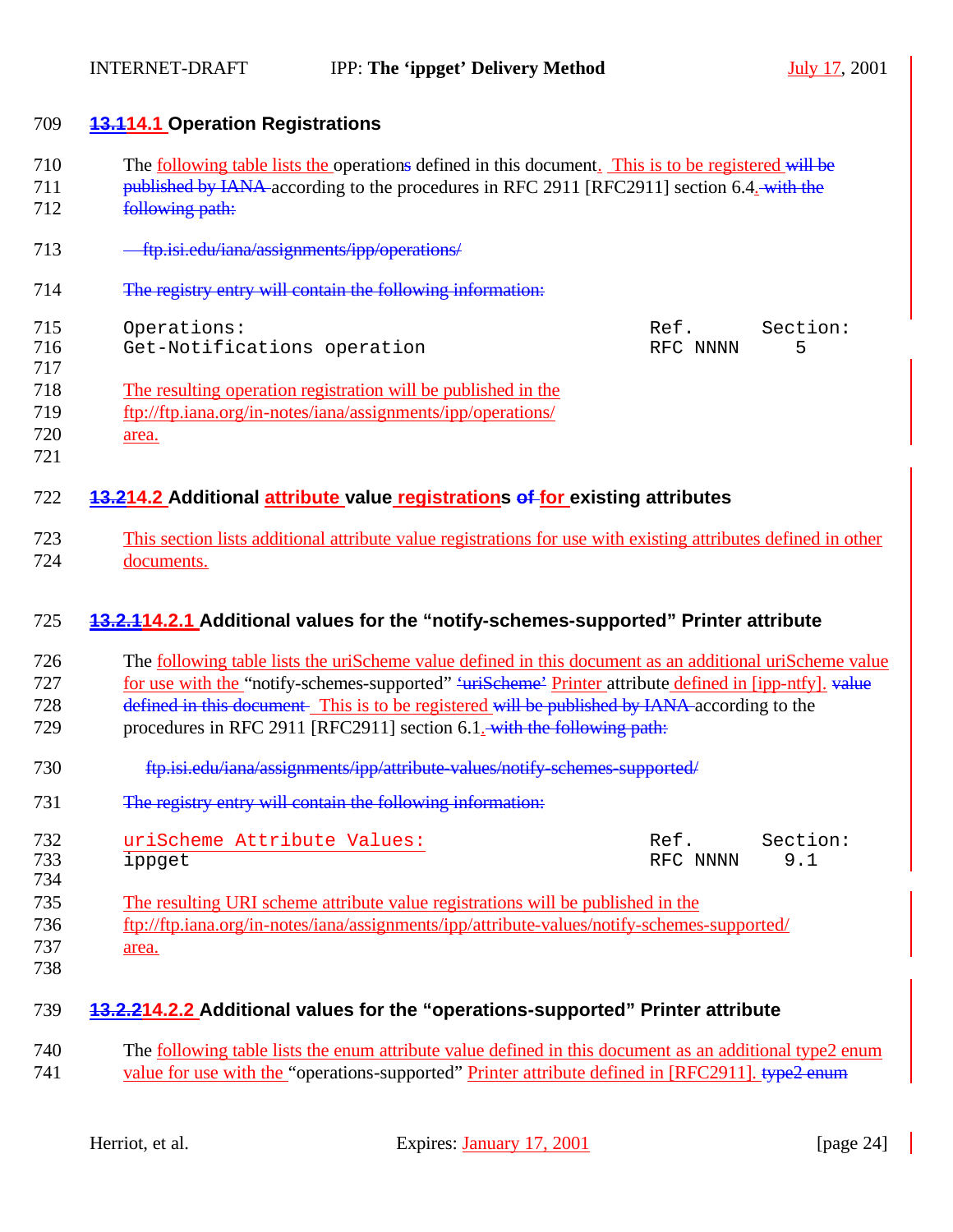| 742        | attribute value defined in this document This is to be registered will be published by IANA according to     |        |          |          |  |
|------------|--------------------------------------------------------------------------------------------------------------|--------|----------|----------|--|
| 743        | the procedures in RFC 2911 [RFC2911] section 6.1. with the following path:                                   |        |          |          |  |
| 744        | ftp.isi.edu/iana/assignments/ipp/attribute-values/operations-supported/                                      |        |          |          |  |
| 745        | The registry entry will contain the following information:                                                   |        |          |          |  |
| 746        | type2 enum Attribute Values:                                                                                 | Value  | Ref.     | Section: |  |
| 747        | Get-Notifications                                                                                            | 0x001C | RFC NNNN | 9.2      |  |
| 748<br>749 | The resulting enum attribute value registration will be published in the                                     |        |          |          |  |
| 750        | ftp://ftp.iana.org/in-notes/iana/assignments/ipp/attribute-values/operations-supported/                      |        |          |          |  |
| 751<br>752 | area.                                                                                                        |        |          |          |  |
| 753        | <b>13.314.3 Attribute Registrations</b>                                                                      |        |          |          |  |
| 754        | The <u>following table lists the attributes</u> defined in this document. This is to be registered will be   |        |          |          |  |
| 755        | published by IANA-according to the procedures in RFC 2911 [RFC2911] section 6.2. with the                    |        |          |          |  |
| 756        | following path:                                                                                              |        |          |          |  |
| 757        | ftp.isi.edu/iana/assignments/ipp/attributes/                                                                 |        |          |          |  |
| 758        | The registry entry will contain the following information:                                                   |        |          |          |  |
| 759        | Printer Description attributes:                                                                              |        | Ref.     | Section: |  |
| 760        | ippget-event-time-to-live (integer(0:MAX))                                                                   |        | RFC NNNN | 8.1      |  |
| 761        |                                                                                                              |        |          |          |  |
| 762        | The resulting attribute registration will be published in the                                                |        |          |          |  |
| 763<br>764 | ftp://ftp.iana.org/in-notes/iana/assignments/ipp/attributes/                                                 |        |          |          |  |
| 765        | area.                                                                                                        |        |          |          |  |
| 766        | <b>13.414.4 Status code Registrations</b>                                                                    |        |          |          |  |
|            |                                                                                                              |        |          |          |  |
| 767        | The <u>following table lists the</u> status codes defined in this document. This is to be registered will be |        |          |          |  |
| 768        | published by IANA-according to the procedures in RFC 2911 [RFC2911] section 6.6. with the                    |        |          |          |  |
| 769        | following path:                                                                                              |        |          |          |  |
| 770        | ftp.isi.edu/iana/assignments/ipp/status-codes/                                                               |        |          |          |  |
| 771        | The registry entry will contain the following information:                                                   |        |          |          |  |
| 772        | Status codes:                                                                                                |        | Ref.     | Section: |  |
| 773<br>774 | redirection-other-site (0x0300)                                                                              |        | RFC NNNN | 10.1     |  |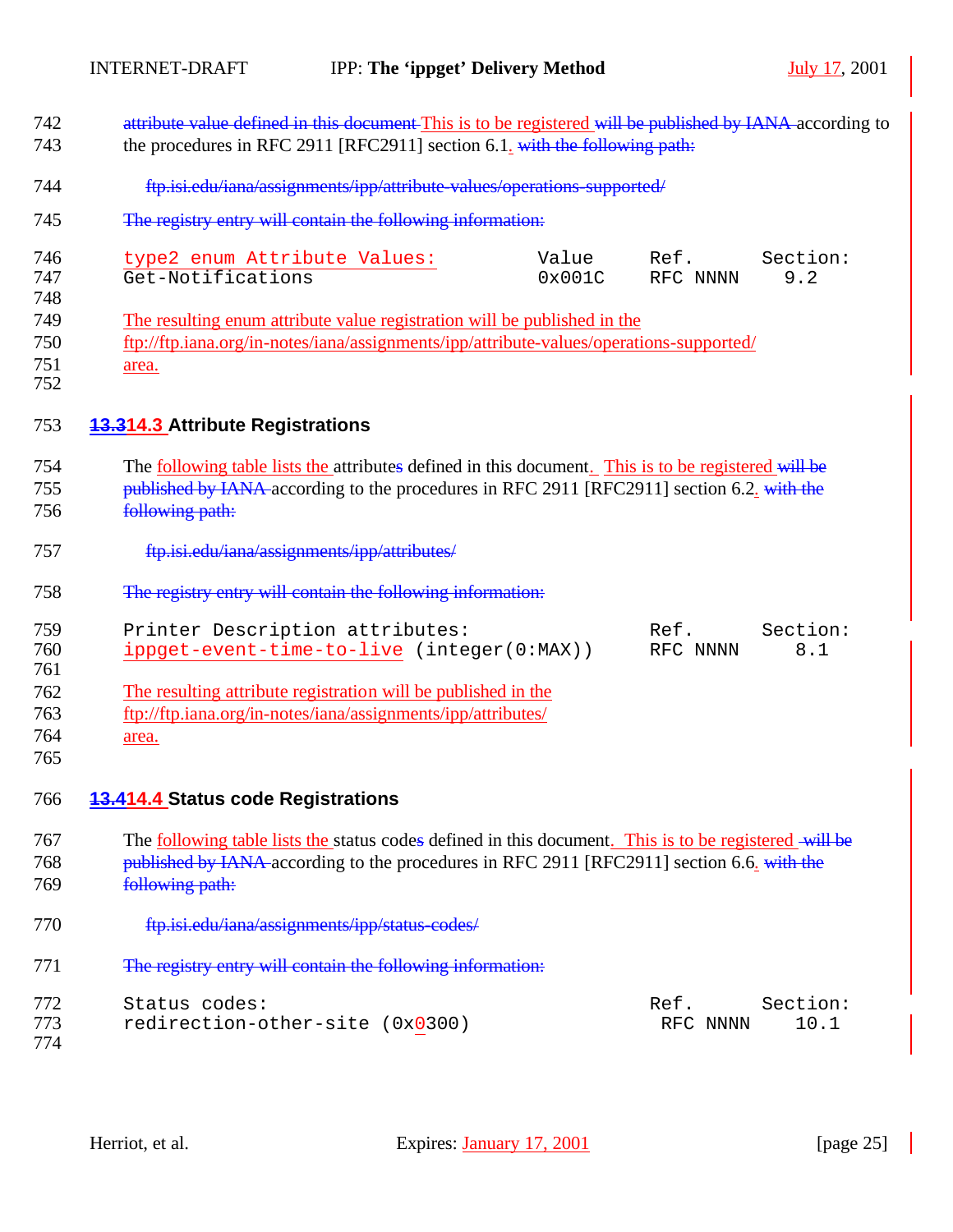- The resulting status code registration will be published in the
- ftp://ftp.iana.org/in-notes/iana/assignments/ipp/status-codes/
- area.
- 

## **1415 Internationalization Considerations**

The IPP Printer MUST localize the "notify-text" attribute as specified in section 14 of [ipp-ntfy].

 In addition, when the client receives the Get-Notifications response, it is expected to localize the attributes that have the 'keyword' attribute syntax according to the charset and natural language

requested in the Get-Notifications request.

## **1516 Security Considerations**

 The IPP Model and Semantics document [RFC2911] discusses high-level security requirements (Client Authentication, Server Authentication and Operation Privacy). Client Authentication is the mechanism by which the client proves its identity to the server in a secure manner. Server Authentication is the mechanism by which the server proves its identity to the client in a secure manner. Operation Privacy is defined as a mechanism for protecting operations from eavesdropping.

- Unlike other Event Notification delivery methods in which the IPP Printer initiates the Event
- Notification, with the method defined in this document, the Notification Recipient is the client who s
- the Get-Notifications operation. Therefore, there is no chance of "spam" notifications with this method.

 Furthermore, such a client can close down the HTTP channel at any time, and so can avoid future unwanted Event Notifications at any time.

## **1617 References**

 [ipp-iig] Hastings, T., Manros, C., Kugler, K, Holst H., Zehler, P., "Internet Printing Protocol/1.1: draft-ietf-798 ipp-implementers-guide-v11-032.txt, work in progress, January 25July 17, 2001 [ipp-ntfy] R. Herriot, Hastings, T., Isaacson, S., Martin, J., deBry, R., Shepherd, M., Bergman, R., "Internet 801 Printing Protocol/1.1: IPP Event Notifications and Subscriptions" Specification", <draft-ietf-ipp-not-802 spec-076.txt>, February 24July 17, 2001. [RFC1900] B. Carpenter, Y. Rekhter. Renumbering Needs Work, RFC 1900, February 1996. 805 [RFC2026] S. Bradner, "The Internet Standards Process -- Revision 3", RFC 2026, October 1996.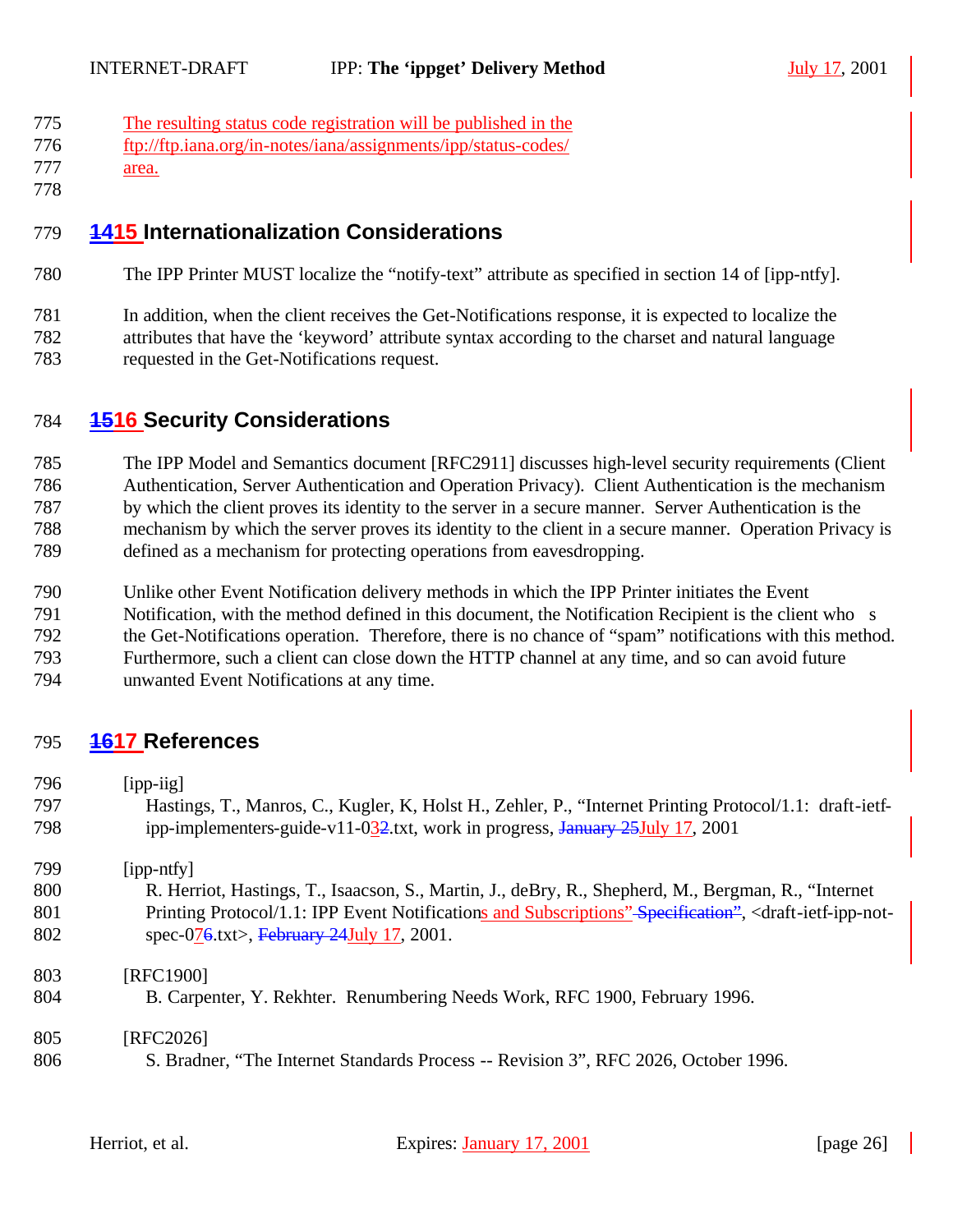| 807<br>808 | [RFC2119]<br>S. Bradner, "Key words for use in RFCs to Indicate Requirement Levels", RFC 2119, March 1997                             |
|------------|---------------------------------------------------------------------------------------------------------------------------------------|
| 809        | [RFC2368]                                                                                                                             |
| 810        | P. Hoffman, L. Masinter, J. Zawinski. The "mailto" URL Scheme, RFC 2368, July 1998.                                                   |
| 811        | [RFC2373]                                                                                                                             |
| 812        | R. Hinden, S. Deering. IP Version 6 Addressing Architecture, RFC 2373, July 1998.                                                     |
| 813        | [RFC2396]                                                                                                                             |
| 814        | Berners-Lee, T. et al. Uniform Resource Identifiers (URI): Generic Syntax, RFC 2396, August 1998                                      |
| 815        | $[RFC2565]$                                                                                                                           |
| 816<br>817 | Herriot, R., Butler, S., Moore, P., and R. Turner, "Internet Printing Protocol/1.0: Encoding and<br>Transport", RFC 2565, April 1999. |
| 818        | [RFC2566]                                                                                                                             |
| 819        | R. deBry, T. Hastings, R. Herriot, S. Isaacson, and P. Powell, "Internet Printing Protocol/1.0: Model                                 |
| 820        | and Semantics", RFC 2566, April 1999.                                                                                                 |
| 821        | [RFC2567]                                                                                                                             |
| 822        | Wright, D., "Design Goals for an Internet Printing Protocol", RFC 2567, April 1999.                                                   |
| 823        | [RFC2568]                                                                                                                             |
| 824        | Zilles, S., "Rationale for the Structure and Model and Protocol for the Internet Printing Protocol",                                  |
| 825        | RFC 2568, April 1999.                                                                                                                 |
| 826        | [RFC2569]                                                                                                                             |
| 827        | Herriot, R., Hastings, T., Jacobs, N., Martin, J., "Mapping between LPD and IPP Protocols", RFC                                       |
| 828        | 2569, April 1999.                                                                                                                     |
| 829        | <b>IRFC25671</b>                                                                                                                      |
| 830        | Wright, D., "Design Goals for an Internet Printing Protocol", RFC 2567, April 1999.                                                   |
| 831        | <b>FRFC25681</b>                                                                                                                      |
| 832        | Zilles, S., "Rationale for the Structure and Model and Protocol for the Internet Printing Protocol",                                  |
| 833        | RFC 2568, April 1999.                                                                                                                 |
| 834        | <b>FRFC25691</b>                                                                                                                      |
| 835        | Herriot, R., Hastings, T., Jacobs, N., Martin, J., "Mapping between LPD and IPP Protocols", RFC                                       |
| 836        | 2569, April 1999.                                                                                                                     |
| 837        | [RFC2616]                                                                                                                             |
| 838        | R. Fielding, J. Gettys, J. Mogul, H. Frystyk, L. Masinter, P. Leach, T. Berners-Lee, "Hypertext"                                      |
| 839        | Transfer Protocol - HTTP/1.1", RFC 2616, June 1999.                                                                                   |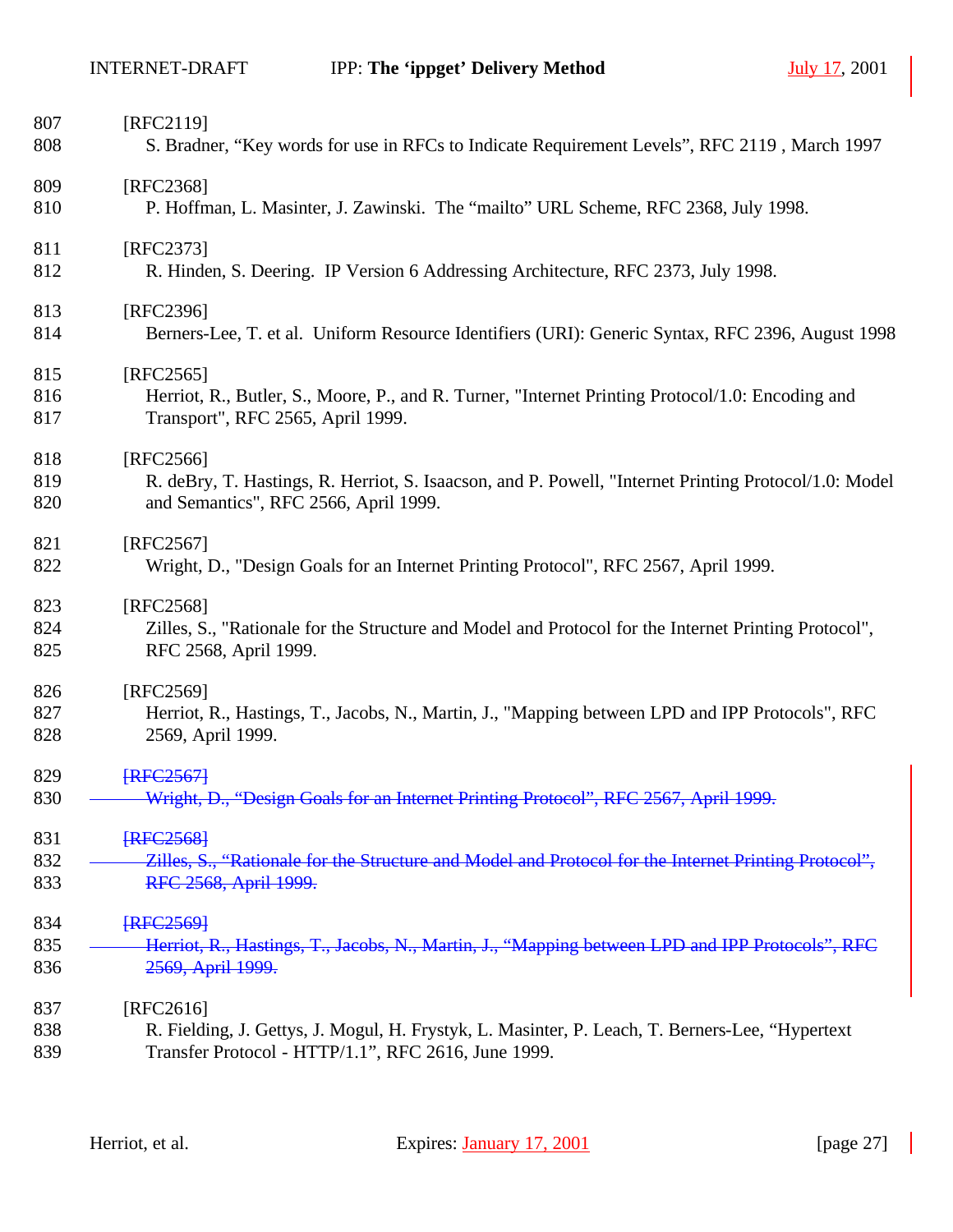| 840 | [RFC2717]                                                                                             |
|-----|-------------------------------------------------------------------------------------------------------|
| 841 | R. Petke and I. King, "Registration Procedures for URL Scheme Names", RFC 2717, November              |
| 842 | 1999.                                                                                                 |
| 843 | [RFC2732]                                                                                             |
| 844 | R. Hinden, B. Carpenter, L. Masinter. Format for Literal IPv6 Addresses in URL's, RFC 2732,           |
| 845 | December 1999.                                                                                        |
| 846 | [RFC2910]                                                                                             |
| 847 | Herriot, R., Butler, S., Moore, P., Tuner, R., "Internet Printing Protocol/1.1: Encoding and          |
| 848 | Transport", RFC 2910, September 2000.                                                                 |
| 849 | [RFC2911]                                                                                             |
| 850 | R. deBry, T. Hastings, R. Herriot, S. Isaacson, P. Powell, "Internet Printing Protocol/1.1: Model and |
| 851 | Semantics", RFC 2911, September 2000.                                                                 |

## **1718 Authors' Addresses**

- Robert Herriot
- Xerox Corp.
- 3400 Hill View Ave, Building 1
- Palo Alto, CA 94304
- Phone: 650-813-7696
- Fax: 650-813-6860
- 861 e-mail: <u>robert.herriot@pahv.xerox.com</u>
- Carl Kugler
- IBM
- P.O. Box 1900
- Boulder, CO 80301-9191
- Phone:
- Fax:
- e-mail: kugler@us.ibm.com
- 
- Harry Lewis
- IBM
- P.O. Box 1900
- Boulder, CO 80301-9191
- Phone: 303-924-5337
- FAX:
- e-mail: harryl@us.ibm.com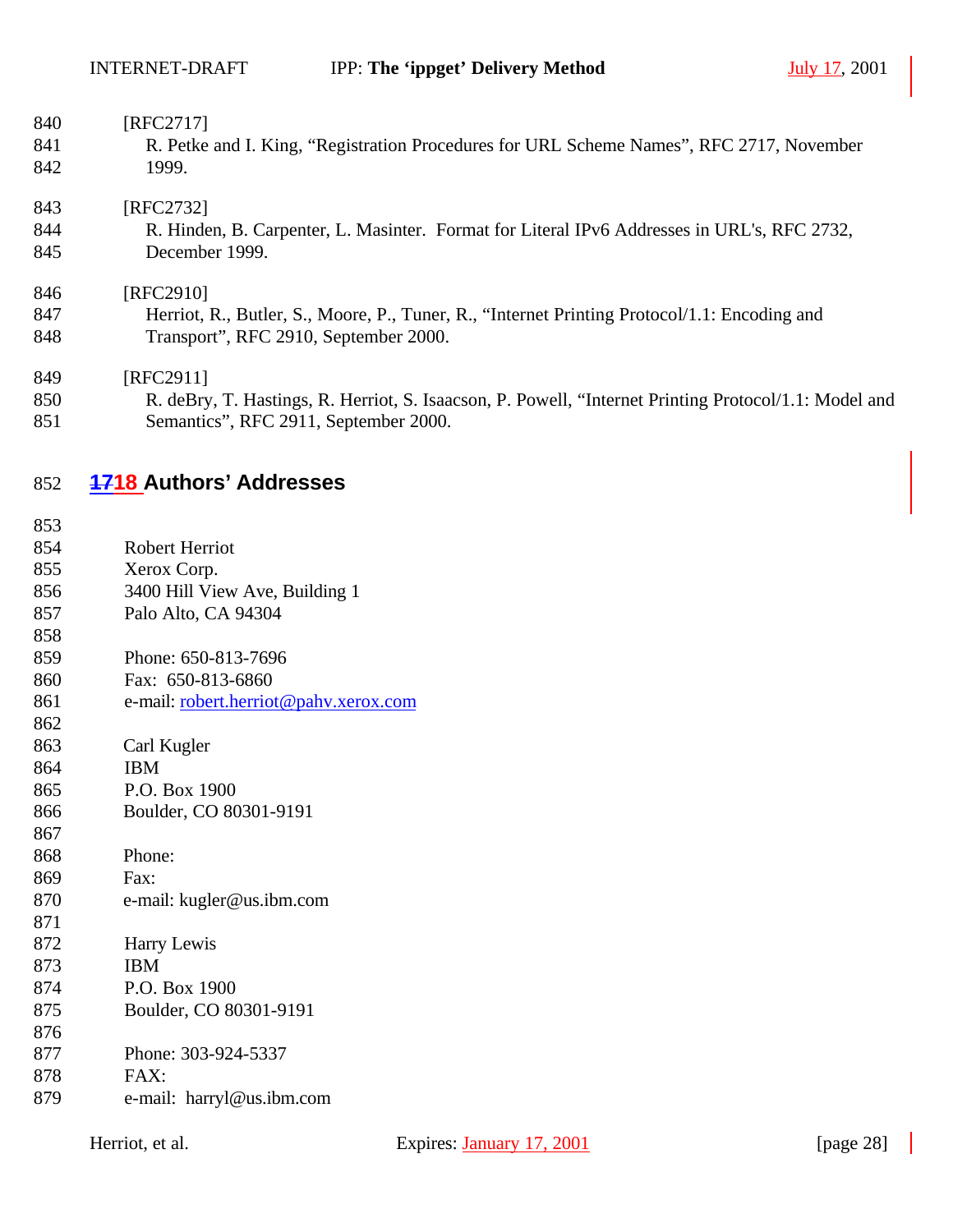| 880 |                                                                                                            |
|-----|------------------------------------------------------------------------------------------------------------|
| 881 |                                                                                                            |
| 882 | <b>IPP Web Page: http://www.pwg.org/ipp/</b>                                                               |
| 883 | IPP Mailing List: ipp@pwg.org                                                                              |
| 884 |                                                                                                            |
| 885 | To subscribe to the ipp mailing list, send the following email:                                            |
| 886 | 1) send it to majordomo@pwg.org                                                                            |
| 887 | 2) leave the subject line blank                                                                            |
| 888 | 3) put the following two lines in the message body:                                                        |
| 889 | subscribe ipp                                                                                              |
| 890 | end                                                                                                        |
| 891 |                                                                                                            |
| 892 | Implementers of this specification document are encouraged to join the IPP Mailing List in order to        |
| 893 | participate in any discussions of clarification issues and review of registration proposals for additional |
| 894 | attributes and values. In order to reduce spam the mailing list rejects mail from non-subscribers, so you  |
| 895 | must subscribe to the mailing list in order to send a question or comment to the mailing list.             |
|     |                                                                                                            |

## **1819 Description of Base IPP documents**

- The base set of IPP documents includes:
- 898 Design Goals for an Internet Printing Protocol [RFC2567]
- Rationale for the Structure and Model and Protocol for the Internet Printing Protocol [RFC2568]
- 900 Internet Printing Protocol/1.1: Model and Semantics [RFC2911]
- 901 Internet Printing Protocol/1.1: Encoding and Transport [RFC2910]
- 902 Internet Printing Protocol/1.1: Implementer's Guide [ipp-iig]
- Mapping between LPD and IPP Protocols [RFC2569]
- 904 Internet Printing Protocol (IPP): IPP Event Notifications and Subscriptions Specification-[ipp-ntfy]

 The "Design Goals for an Internet Printing Protocol" document takes a broad look at distributed printing functionality, and it enumerates real-life scenarios that help to clarify the features that need to be included in a printing protocol for the Internet. It identifies requirements for three types of users: end users, operators, and administrators. It calls out a subset of end user requirements that are satisfied in IPP/1.0. A few OPTIONAL operator operations have been added to IPP/1.1.

The "Rationale for the Structure and Model and Protocol for the Internet Printing Protocol" document

- describes IPP from a high level view, defines a roadmap for the various documents that form the suite of IPP specification documents, and gives background and rationale for the IETF working group's major
- decisions.

 The "Internet Printing Protocol/1.1: Model and Semantics" document describes a simplified model with abstract objects, their attributes, and their operations that are independent of encoding and transport. It introduces a Printer and a Job object. The Job object optionally supports multiple documents per Job. It also addresses security, internationalization, and directory issues.